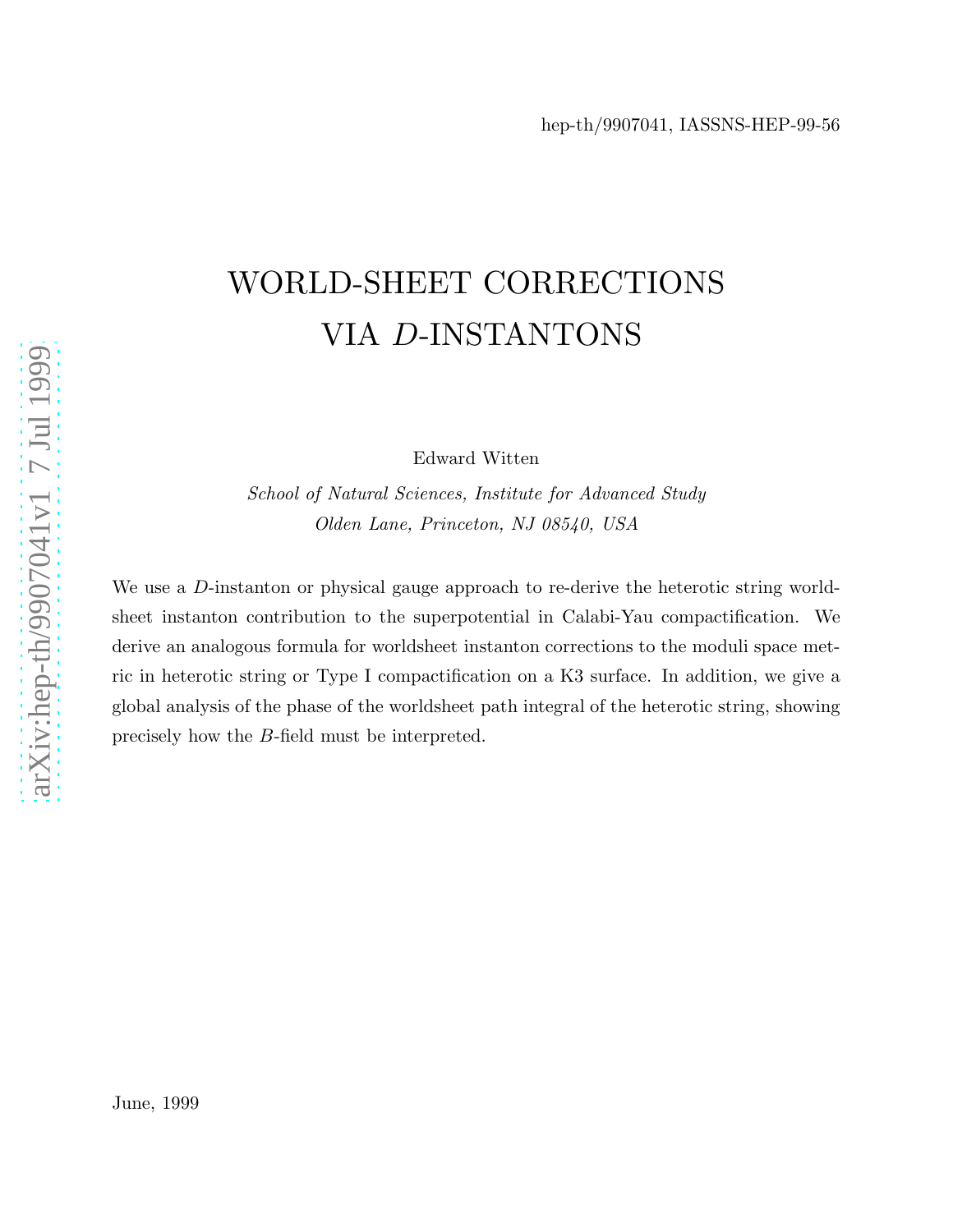# 1. Introduction

World-sheet instanton corrections to string compactifications have been first computed [\[1](#page-18-0)] from the usual standpoint of worldsheet conformal field theory. In this approach, the worldsheet is an abstract Riemann surface  $\Sigma$ ; one integrates over complex structures on  $\Sigma$ and maps of  $\Sigma$  to spacetime, and divides by the symmetries of  $\Sigma$ .

The conformal field theory approach to the path integral has the great virtue that it makes it possible to quantize strings microscopically. For example, the image of  $\Sigma$  in spacetime might be a single point; but this causes no difficulty in evaluating the path integral.

In worldsheet instanton physics, at least if the instanton is a smooth submanifold C of a spacetime  $X$ , understanding what a collapsed string would do is not so important. Here one is evaluating the contribution to the path integral from *embeddings* of C in X. There is then another possible point of view about worldsheet instantons, which we might call the physical gauge approach. In this approach, one views the worldsheet instanton as a submanifold  $C \subset X$ , and integrates only over its physical or transverse oscillations. This avoids the redundancy that is present in the conformal field theory approach.

The physical gauge approach to worldsheet instantons was formulated in [\[2](#page-18-0)] in the process of developing a unified approach to string and brane instanton corrections. This required using a physical gauge approach because for the p-branes of  $p > 1$  there is no (known) analog of the conformal field theory description. The physical gauge approach was used in [\[2](#page-18-0)] to compute instanton corrections to moduli space geometry in Type II compactification on a Calabi-Yau threefold. These corrections arise in a similar fashion from both strings and  $p$ -branes of  $p > 1$ . The string contributions are analogous to worldsheet instanton corrections to the heterotic string superpotential[[1\]](#page-18-0), and were originally discussed in the conformal field theory approach in [\[3](#page-18-0)].

The purpose of the present paper is to reconsider the heterotic string worldsheet corrections in a physical gauge approach. A natural and equivalent setting for the discussion (at least in the case of the  $\text{Spin}(32)/\mathbb{Z}_2$  heterotic string) is to consider D-instanton contributions to Type I compactification. In section 2, we consider heterotic or Type I string compactification to four dimensions on a Calabi-Yau threefold, and analyze the D-instanton contributions to the superpotential. We get results equivalent to those of [\[1](#page-18-0)], but some properties are more obvious. In section 3, we consider heterotic or Type I compactifications with eight unbroken supercharges, for example, compactification to six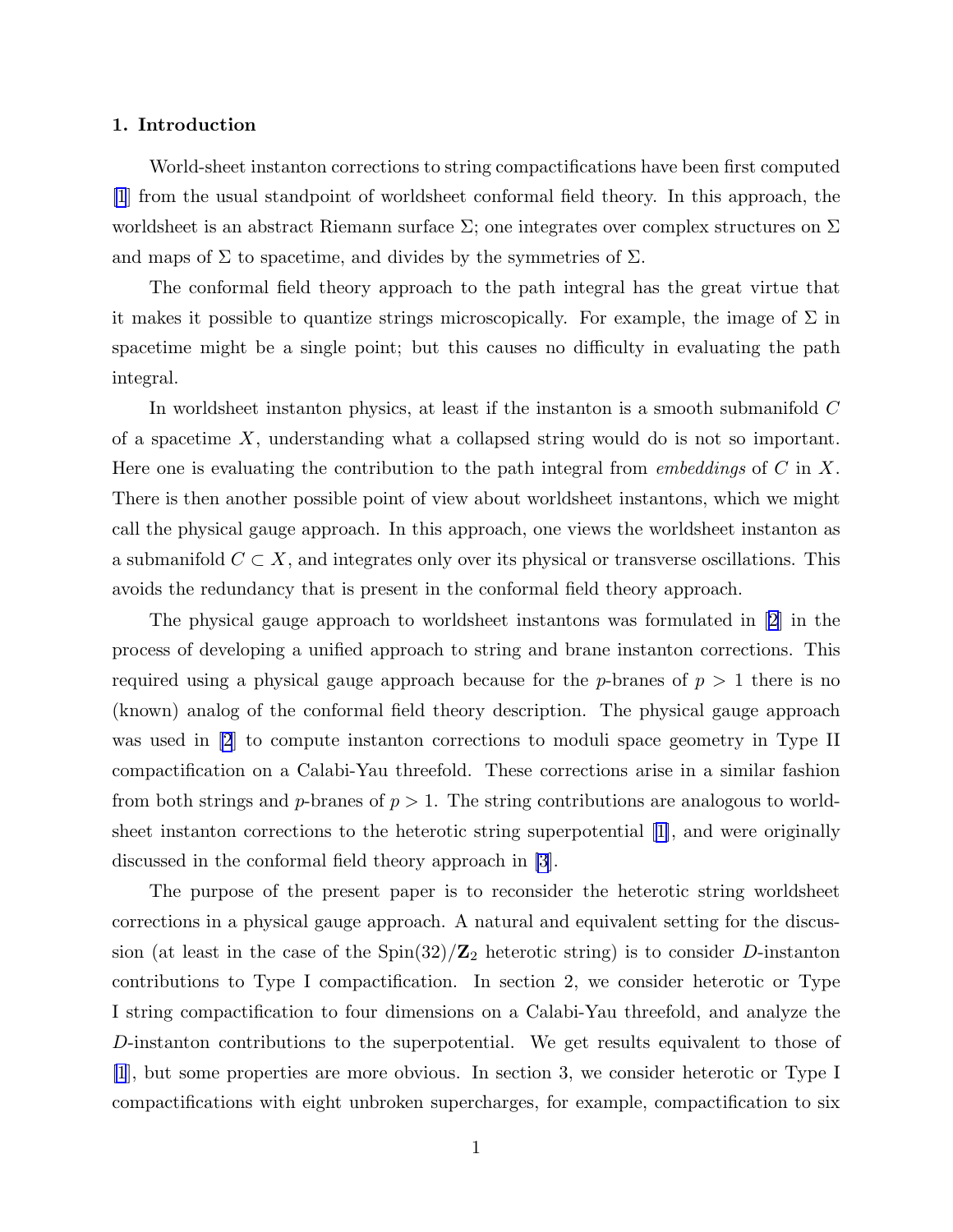dimensions on a K3 manifold or compactification to four dimensions on  $K3 \times T^2$ . In this case (roughly as in Type II compactification on a Calabi-Yau threefold [\[3](#page-18-0),[2\]](#page-18-0), which also leaves eight unbroken supercharges), the instantons do not generate a superpotential, but rather correct the metric on the hypermultiplet moduli space.

In heterotic string compactification on K3, the dilaton is in a tensor multiplet, and hence the hypermultiplet metric is independent of the string coupling constant. The hypermultiplet metric can in principle, therefore, be computed exactly from heterotic string worldsheet conformal field theory  $(0, 4)$  conformal field theory, to be more exact). It differs, however, from the metric on hypermultiplet moduli space that would be computed in classical field theory; the differences are very likely determined precisely by the worldsheet instanton contributions that we will discuss. The wording of the last sentence reflects the fact that since the Einstein equations obeyed by a quaternionic metric are nonlinear, the exact quaternionic metric may somehow involve nonlinear combinations of instanton contributions.

The physical gauge approach to membrane contributions to the superpotential in compactificationon a manifold of  $G_2$  holonomy has been recently developed in [[4\]](#page-18-0). The validity of the physical gauge approach is discussed in section 3 of that paper.

# 2. D-Instantons In Calabi-Yau Threefolds

#### 2.1. Evaluation Of The Superpotential

We consider the heterotic or Type I superstring on  $\mathbb{R}^4 \times X$ , where X is a Calabi-Yau threefold. X is endowed with a Calabi-Yau metric (or its generalization in conformal field theory) and a suitable holomorphic  $E_8 \times E_8$  or  $\text{Spin}(32)/\mathbb{Z}_2$  gauge bundle. As anticipated in the introduction, we will analyze the instanton contributions to the superpotential mainly from the D-instanton point of view, which means that we mainly consider the Type I or heterotic Spin(32)/ $\mathbb{Z}_2$  theory. The answer for  $E_8 \times E_8$  is, however, also determined by the resulting formula, as we briefly explain below.

#### A Note On Vector Structure

We can assume that the  $\text{Spin}(32)/\mathbb{Z}_2$  bundle has vector structure<sup>1</sup> – in other words, that it can be derived from an  $SO(32)$  bundle  $V$  – at least in a neighborhood of the

<sup>&</sup>lt;sup>1</sup> See section 4 of  $[5]$  for background about this concept.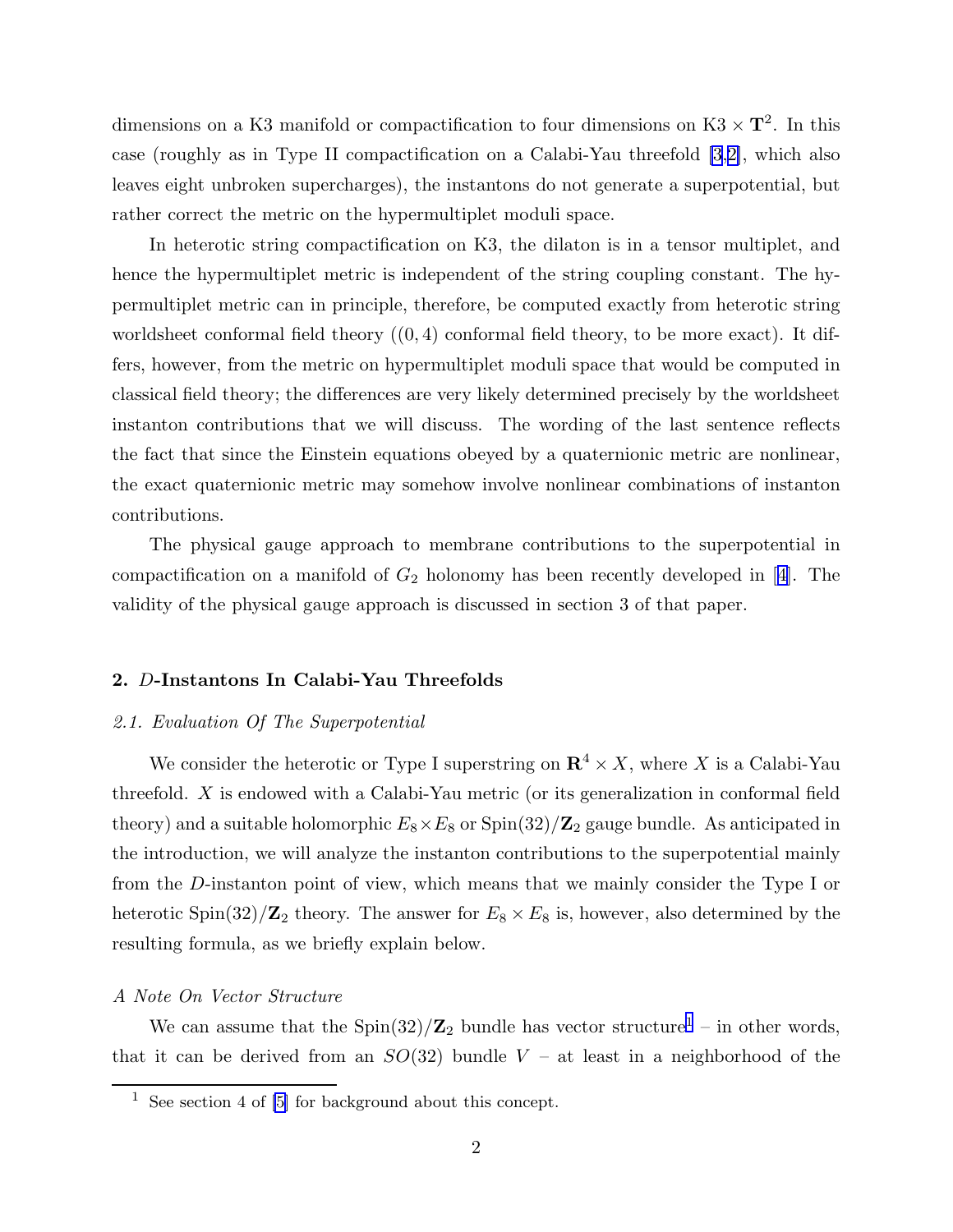instanton. Indeed, a D-string cannot be wrapped on an oriented two-dimensional surface  $C$  unless the gauge bundle, restricted to  $C$ , has vector structure. This restriction has a natural interpretation in K-theory using ingredients described in section 5.3 of[[6\]](#page-18-0); a Dinstanton wrapped on C represents a class in  $KO(\mathbf{R}^4 \times X)$ , but if the obstruction  $\tilde{w}_2$  to vector structure is non-zero, then the allowed D-branes take values in a twisted KO-group  $KO_{\widetilde{w}_2}(\mathbf{R}^4 \times X)$ . Hence a *D*-instanton can be wrapped on *C* only if KO and KO<sub> $\widetilde{w}_2$ </sub> coincide when restricted to C, that is, only if  $\tilde{\omega}_2$  vanishes when restricted to C.

A more down-to-earth explanation of the requirement that the bundle should have vector structure comes by considering the fermionic description of the  $\text{Spin}(32)/\mathbb{Z}_2$  heterotic string (or the D-string equivalent, which we will use below). The left-moving fermions are sections of S<sup>−</sup> ⊗V , where S<sup>−</sup> is the negative chirality spin bundle of C. Hence V , restricted to C, must exist (as a bundle in the vector representation), as claimed. If the restriction of  $V$  to  $C$  does not exist, then a path integral with a heterotic string worldsheet wrapped on C makes sense only if one inserts an odd number of "twist" fields that twist the leftmoving fermions and transform in the spinor representation of  $Spin(32)$ . These fields are vertex operators of massive particles, and contributions to the superpotential containing them are inessential. <sup>2</sup> From the Type I point of view, this means that if  $\tilde{w}_2$  is nonzero when restricted to  $C$ , then a  $D$ -instanton wrapped on  $C$  can be considered if and only if thereterminate on C an odd number of worldlines of nonsupersymmetric  $D$ -particles [[7\]](#page-18-0) transforming as spinors of Spin(32). Such a configuration is not supersymmetric and will not contribute to a superpotential.

The gauge bundle V must, in addition, have  $w_2(V) = 0$ , because of the existence of the massive particles just mentioned which transform as spinors of Spin(32).

#### Computation Of The Superpotential

In computing the instanton contribution to the superpotential, only holomorphic genus zero instantons are relevant, for familiar reasons of holomorphy [\[1](#page-18-0)]. We will in this paper only consider the case of an isolated instanton, though it is perhaps also important to consider the general case. (We assume actually that the instanton is isolated in a very strong sense: no bosonic zero modes except those that follow from translation symmetries

<sup>2</sup> Fields that are massive for all values of the moduli can be integrated out of the superpotential by a holomorphic change of variables. Let  $\Phi$  be such a massive field and  $\Psi_i$  an arbitrary collection of possibly light fields. In any superpotential  $\frac{1}{2}M\Phi^2 + \Phi\Sigma(\Psi_i)$ , with  $\Sigma$  a holomorphic function,  $\Phi$  can be decoupled by  $\Phi \to \Phi - \Sigma(\Psi_i)/M$ .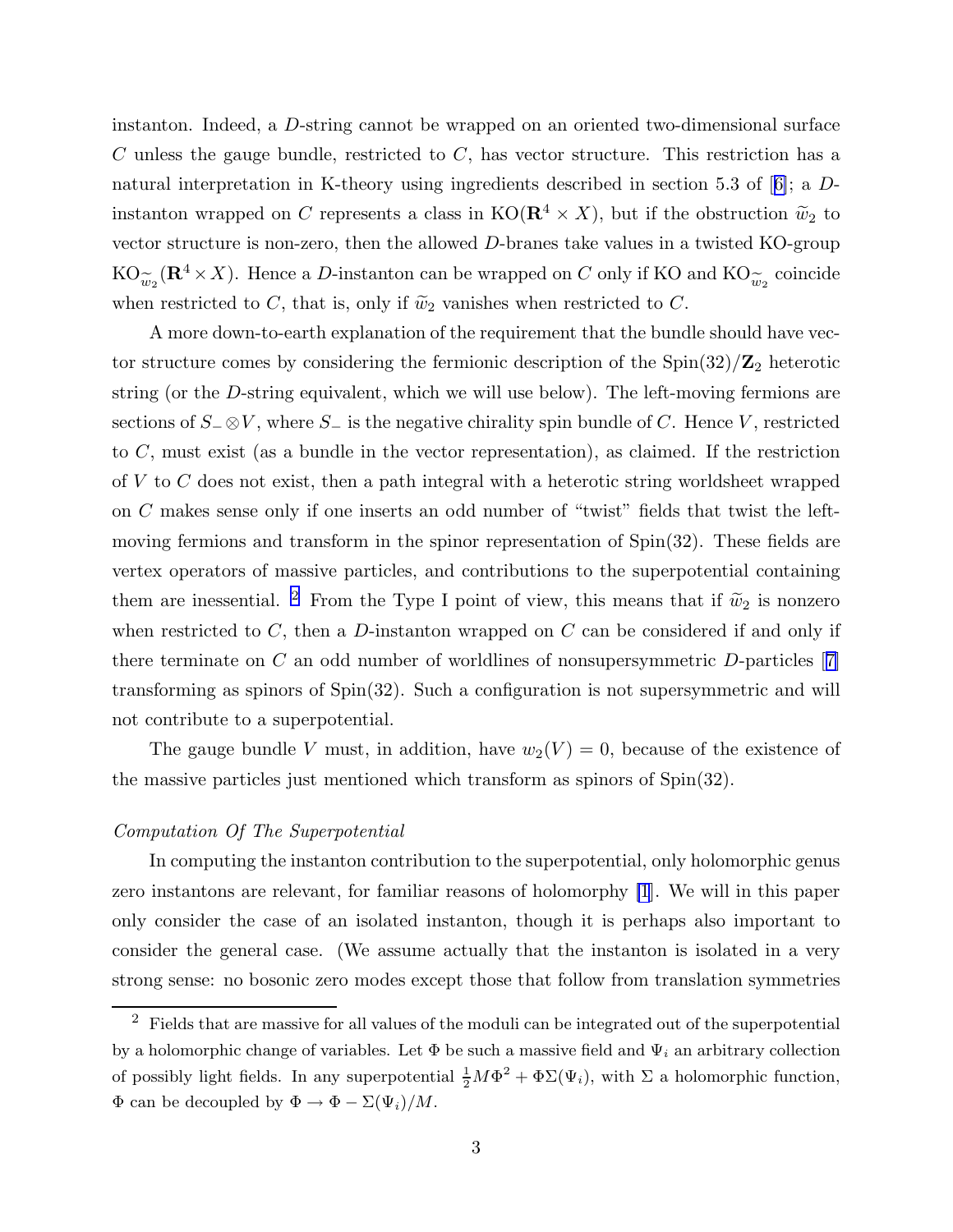<span id="page-4-0"></span>of  $\mathbb{R}^4$ .) Moreover, we will consider only the case of a smooth instanton. Thus, our instanton will be a smooth isolated genus zero holomorphic curve  $C \subset X$ .

The instanton has certain zero modes and collective coordinates that are easily described. Though C is isolated in X, it can be translated in  $\mathbb{R}^4$ , leading to four bosonic collective coordinates  $x^i$ . Also, while heterotic string compactification on X preserves four supercharges, two of each chirality, the instanton preserves the two of one chirality and violates the others. The two supersymmetries that are broken by the instanton lead to two fermion zero modes and collective coordinates  $\theta^{\alpha}$ . The term  $L_C$  in the effective action induced by an instanton C will hence be

$$
L_C = \int d^4x d^2\theta \, \mathcal{W}_C,\tag{2.1}
$$

where we have made explicit the integral  $d^4x d^2\theta$  over the collective coordinates, and  $\mathcal{W}_C$ is calculated by performing the world-sheet path integral with the bosonic and fermionic zero modes suppressed in the worldsheet path integral. The contribution  $W_C$  of C to the superpotential is obtained from  $W_C$  by setting all derivatives and fermions to zero.

The D-instanton path integral in the one-loop approximation takes the general form

$$
\exp\left(-\frac{A(C)}{2\pi\alpha'}+i\int_C B\right)\frac{\text{Pfaff}'(\mathcal{D}_F)}{\sqrt{\det'\mathcal{D}_B}}.\tag{2.2}
$$

Here,  $A(C)$  is the area of the surface C using the heterotic string Kähler metric on X and  $\alpha'$  is the heterotic string parameter. B is the B-field; in the Type I description, it is a Ramond-Ramond field, while in the heterotic string, it arises in the Neveu-Schwarz sector. The exponential terms in  $(2.2)$  come from the classical instanton action, while the other factors represent the one-loop integral over quantum fluctuations around the classical instanton solution.  $\mathcal{D}_F$  and  $\mathcal{D}_B$  are the kinetic operators for the bosonic and fermionic fluctuations, respectively. The path integrals give the Pfaffian for fermions and the square root of the determinant for bosons; the "prime" in Pfaff′ and det′ means that the zero modes associated with collective coordinates are to be omitted. All determinants and Pfaffians are computed using the metric that  $C$  obtains as a submanifold of  $X$ , so there is no issue of a conformal anomaly (this contrasts with the conformal field theory formulation, in which an abstract metric on  $C$  is introduced, and additional ghost determinants cancel the conformal anomaly). Arguments of holomorphy (which are most familiar and perhaps most transparent in the heterotic string description[[1\]](#page-18-0)) show that the superpotential receives no contributions from higher order corrections to the path integral, so that for purposes of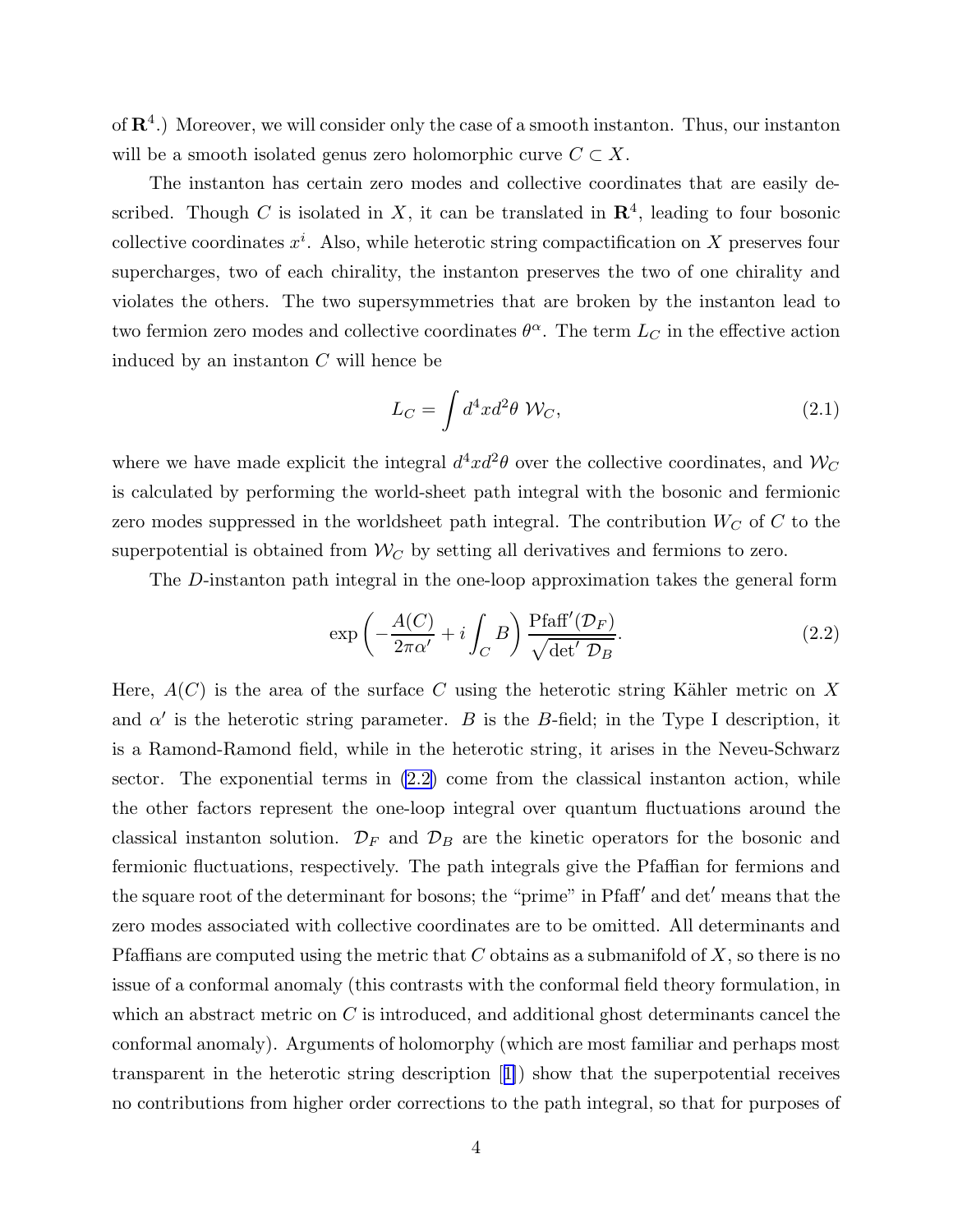<span id="page-5-0"></span>computing it, the integrals over the small fluctuations in fact reduce to determinants. The multi-loop contributions to the worldsheet path integral give a plethora of higher-derivative interactions, but do not contribute to the superpotential.

Let  $S_+$  and  $S_-$  be the right- and left-handed spin bundles of C. We pick the complex structure so that the kinetic operator for a left-moving fermion (a section of  $S_$ ) is a  $\overline{\partial}$ operator, while that for a right-moving fermion is a  $\partial$  operator. Let N denote the normal bundle to C in  $\mathbb{R}^4 \times X$ , understood as a rank eight real bundle, and let  $S_+(N)$  denote the positive chirality spinors of N. Right-moving fermions are sections of  $S_+ \otimes S_+(N)$ , while left-moving fermions are sections of  $S_-\otimes V$  (with V being as before the  $SO(32)$  gauge bundle).

The eight real bosons representing transverse oscillations in the position of  $C \subset \mathbf{R}^4 \times X$ can, in a fairly natural way, be grouped as four complex bosons. The normal bundle to C in X has a natural complex structure; in fact, it must be isomorphic to  $\mathcal{O}(-1) \oplus \mathcal{O}(-1)$ in order for C to be isolated.<sup>3</sup> If one picks a complex structure on  $\mathbb{R}^4$ , then the trivial rank four bundle representing the  $\mathbb{R}^4$  part of the normal bundle can similarly be written as  $\mathcal{O} \oplus \mathcal{O}$ . If we reinterpret the real operator  $\mathcal{D}_B$  acting on eight real bosons as a complex operator  $\mathcal{D}'_B$  acting on four complex bosons, then we can write  $\sqrt{\det \mathcal{D}_B} = \det \mathcal{D}'_B$ .

In  $(2.2)$ , because of the unbroken supersymmetry of the instanton field, the nonzero modes of the right-moving fermions cancel the right-moving modes of the bosons. The Dirac operator for left-moving fermions is the  $\overline{\partial}$  operator on  $S_-\otimes V$ , which equals  $\mathcal{O}(-1) \otimes V$  (since  $S_-=\mathcal{O}(-1)$  as a holomorphic bundle). We abbreviate this as  $V(-1)$ . The left-moving part of  $D'_B$  is the  $\overline{\partial}$  operator on  $\mathcal{O}(-1)\oplus \mathcal{O}(-1)\oplus \mathcal{O}\oplus \mathcal{O}$ . So [\(2.2\)](#page-4-0) becomes

$$
W_C = \exp\left(-\frac{A(C)}{2\pi\alpha'} + i \int_C B\right) \frac{\text{Pfaff}(\overline{\partial}_{V(-1)})}{(\det \overline{\partial}_{\mathcal{O}(-1)})^2 (\det' \overline{\partial}_{\mathcal{O}})^2},\tag{2.3}
$$

and this, in fact, is our formula for the superpotential. Note that by approximating the worldsheet path integral with the one-loop determinants, we have dropped the higher derivative interactions and reduced the more general action  $\mathcal{W}_{C}$  to the superpotential  $W_{C}$ . The exponent in the first factor in  $W_C$  is roughly  $\exp(-\mathcal{A}_C)$ , where  $\mathcal{A}_C$  is the superfield

$$
\mathcal{A}_C = A(C)/2\pi\alpha' - i \int_C B.
$$
\n(2.4)

<sup>&</sup>lt;sup>3</sup> The notation is standard:  $\mathcal{O}(n)$  is a holomorphic line bundle whose sections are functions homogeneous of degree n in the homogeneous coordinates of  $C \cong \mathbb{CP}^1$ . In particular,  $\mathcal{O}(0) = \mathcal{O}$ is a trivial complex line bundle.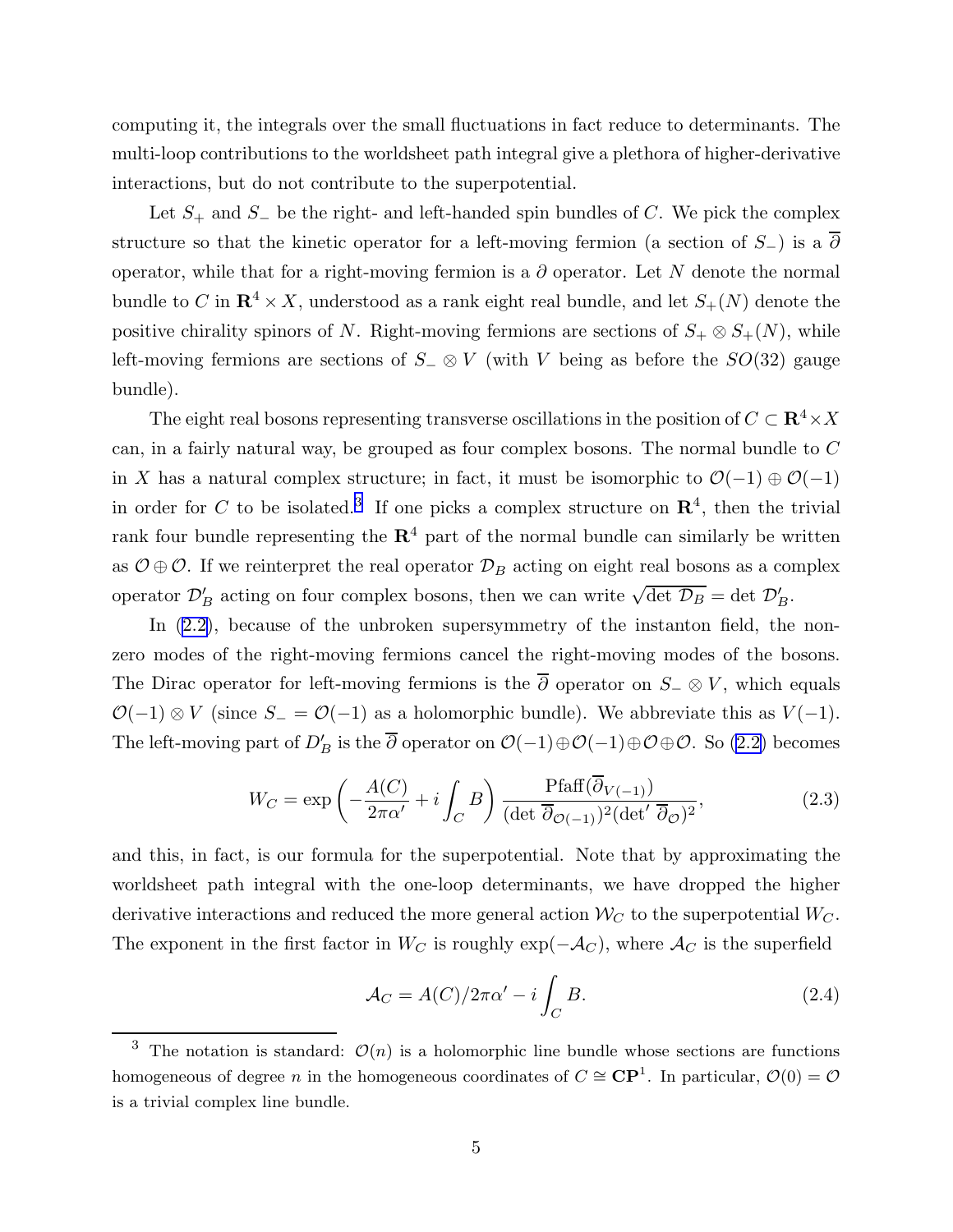Wegive a more careful discussion of the phase factor in  $(2.3)$  $(2.3)$  $(2.3)$ , or in other words the additive constant in  $\mathcal{A}_C$ , in section 2.2.

The most striking difference between this derivation and the analogous derivation based on conformal field theory is perhaps that in conformal field theory, it is most natural to compute the third derivative of the superpotential, while here we obtain directly a formula for  $W_C$ . In practice, this does not make much difference, since one can take the third derivative with respect to  $A$ , on which  $W_C$  has a known exponential dependence, and thereby compute a third derivative of  $W_C$  without losing any information. But it is clearly desireable to be able to compute  $W_C$  directly.

#### Condition For Vanishing

The most striking property of the formula for  $W_C$ , already known [\[8](#page-18-0)] from the conformal field theory point of view, is the following. In the denominator in [\(2.3\)](#page-5-0), we still have a det' for bosons to indicate that the constant zero mode of  $\overline{\partial}_{\mathcal{O}}$ , which is associated with the translational collective coordinates, should be removed. However, the fermion collective coordinates are zero modes of right-moving fermions, and are absent in the formula([2.3](#page-5-0)), which contains determinants of left-movers only. Hence the Pfaffian in the numerator in  $(2.3)$  $(2.3)$  $(2.3)$  is a full Pfaffian. The contribution  $W_C$  of the instanton C to the superpotential therefore vanishes if and only if the Pfaffian of  $\overline{\partial}_{V(-1)}$  vanishes, or in other words if and only if this operator has a nonempty kernel.

Any  $SO(32)$  bundle V over a genus zero curve C is of the form

$$
V = \bigoplus_{i=1}^{16} \left( \mathcal{O}(m_i) \oplus \mathcal{O}(-m_i) \right), \tag{2.5}
$$

with nonnegative integers  $m_i$  that are uniquely determined up to permutation. So

$$
V(-1) = \bigoplus_{i=1}^{16} (\mathcal{O}(m_i - 1) \oplus \mathcal{O}(-m_i - 1)).
$$
 (2.6)

Since  $\overline{\partial}_{\mathcal{O}(s)}$  has a kernel of dimension  $s+1$  for all  $s \geq 0$ , and otherwise zero, the dimension of the kernel of  $\overline{\partial}_{V(-1)}$  is

$$
\Delta = \sum_{i=1}^{16} m_i. \tag{2.7}
$$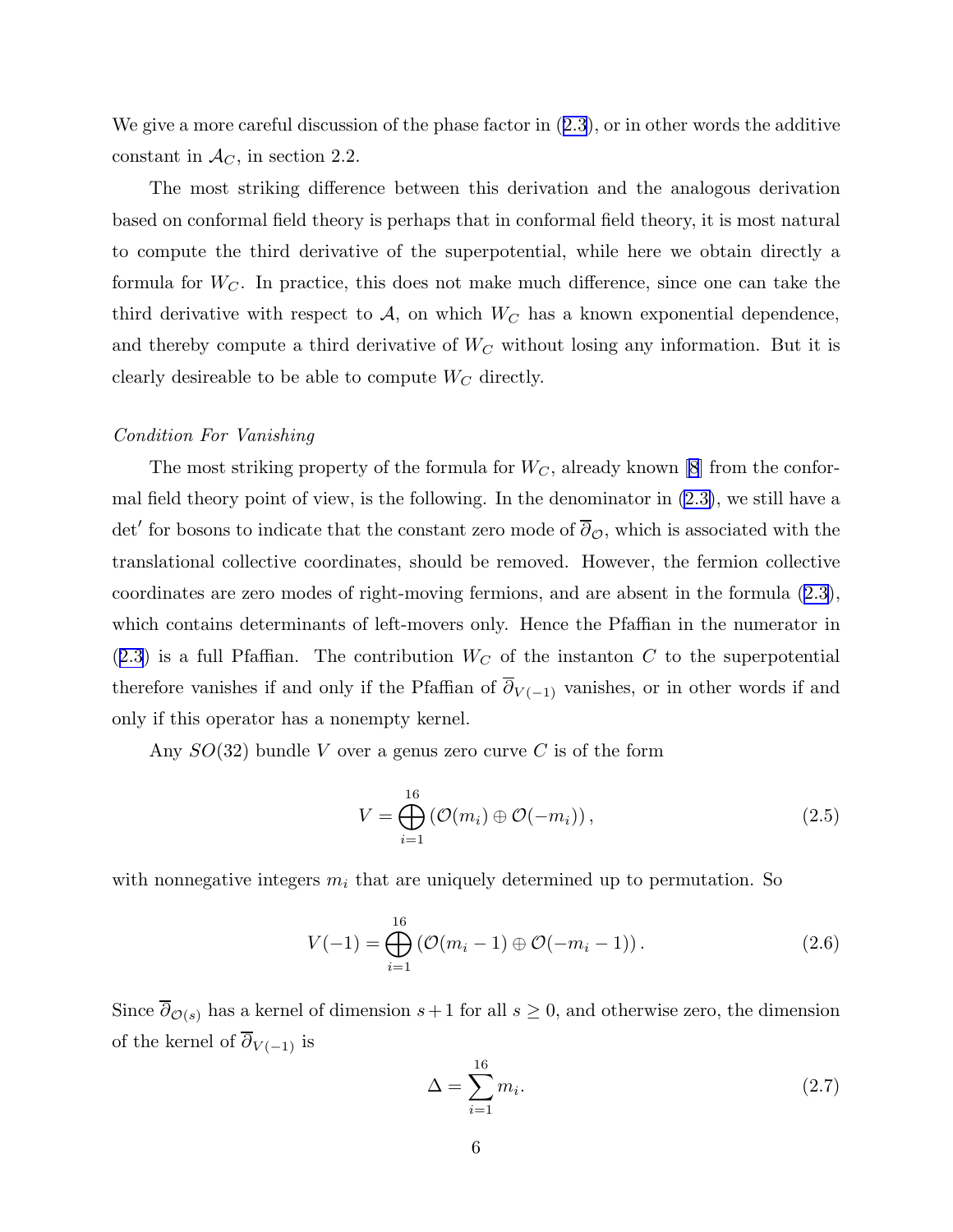$\Delta$  vanishes if and only if the  $m_i$  are all zero, that is if  $V|_C$  (the restriction of V to C) is trivial. In any event,  $\Delta$  is always even; this follows from the requirement  $w_2(V) = 0$ , since in general

$$
(w_2(V), C) = \sum_{i=1}^{16} m_i \text{ mod } 2.
$$
 (2.8)

Hence  $W_C$  vanishes if and only if  $V|_C$  is nontrivial. The condition for  $W_C$  to be stationary with respect to variations in the gauge field is stronger. A first order perturbation of the fermion kinetic operator can lift a pair of fermion zero modes, so to ensure vanishing of  $W_C$  and all its first derivatives, one needs  $\Delta > 2$ .

 $E_8 \times E_8$ 

What if we consider the heterotic string with gauge group  $E_8 \times E_8$  instead of  $\text{Spin}(32)/\mathbb{Z}_2$ ? The fermionic construction of the heterotic string makes it obvious that the formula [\(2.3\)](#page-5-0) still holds if the structure group of the bundle restricts to  $SO(16) \times SO(16)$ , which can be naturally regarded<sup>4</sup> as a subgroup of either  $E_8 \times E_8$  or Spin(32)/ $\mathbb{Z}_2$ . Moreover, holomorphy says that the superpotential is invariant under complexified  $E_8 \times E_8$ gauge transformations. On a genus zero curve, the classification of holomorphic bundles says that by a complexified gauge transformation, the structure group of any G-bundle (for any semisimple gauge group G) can be reduced to a maximal torus; for  $E_8 \times E_8$ , a maximal torus coincides with that of  $SO(16) \times SO(16)$ . So the Spin $(32)/\mathbb{Z}_2$  result  $(2.3)$ together with gauge invariance and holomorphy uniquely determines the result also for  $E_8 \times E_8$ .

It seems extremely difficult to give an elegant formula for the  $E_8 \times E_8$  analog of the Pfaffian, but one can give a theoretical explanation of what the answer means. The Pfaffian Pfaff $\overline{\partial}_{V(-1)}$  is the partition function of Spin(32)/Z<sub>2</sub> current algebra at level one, coupled to a background gauge field, and the analog for  $E_8 \times E_8$  is simply the partition function of  $E_8 \times E_8$  current algebra at level one, coupled to a background gauge field.

# Multiple Covers

One important area where the conformal field theory and D-instanton derivations look quite different, at least at first sight, is in treating multiple covers of  $C$ . To study k-fold

<sup>&</sup>lt;sup>4</sup> We are being slightly imprecise here and not distinguishing the various global forms  $SO(16)$ , Spin(16), and Spin(16)/ $\mathbb{Z}_2$ . The justification for this is that, as explained earlier, when restricted to C the obstructions  $w_2$  and  $\widetilde{w}_2$  vanish.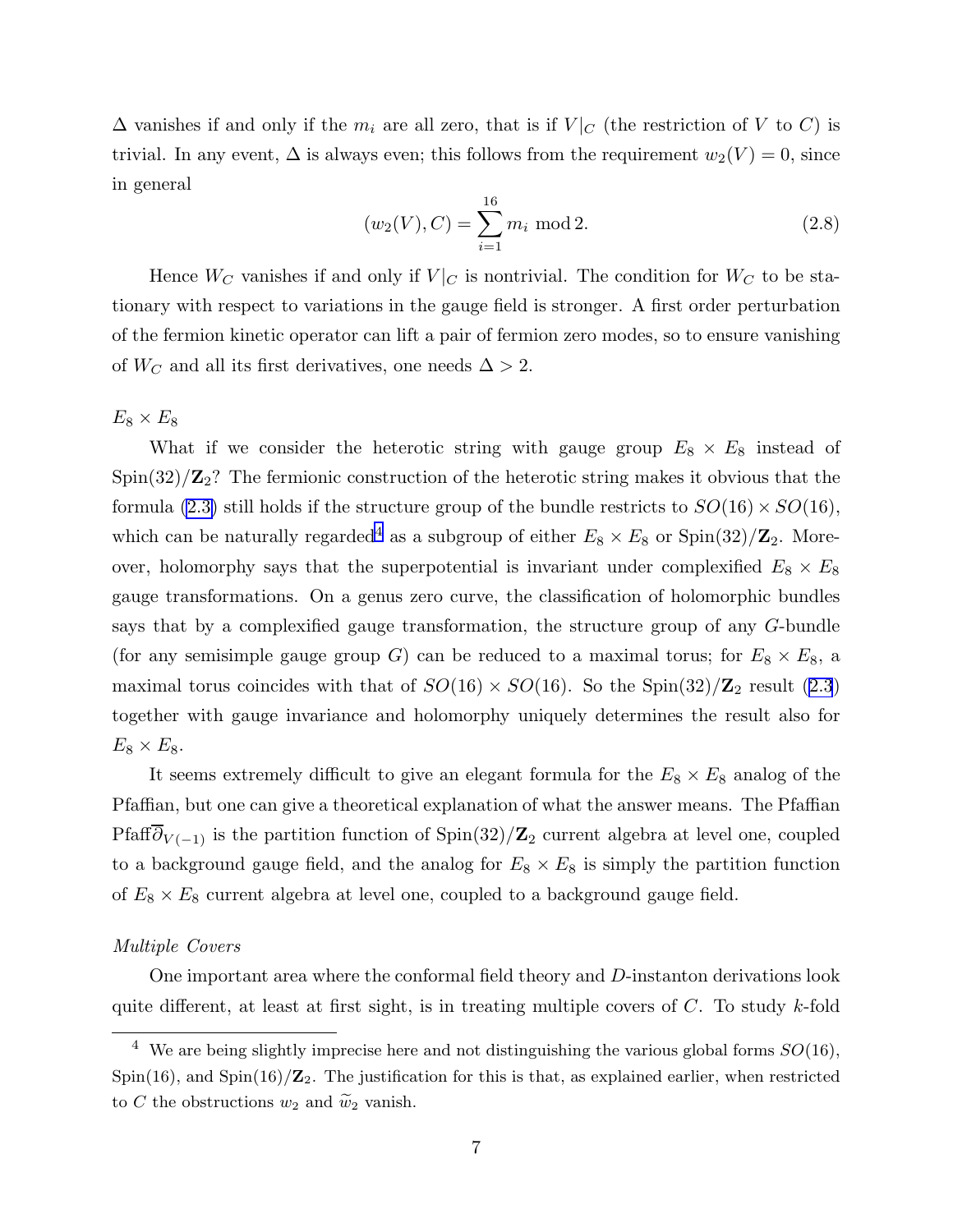instanton wrapping on  $C$ , in conformal field theory, one must integrate over the moduli space of k-fold holomorphic covers of C. An elegant result has been obtained, at least for  $(2, 2)$  models [\[9,10](#page-18-0)]. In the D-instanton approach, to study a k-fold cover, one must endow the D-instanton with Chan-Paton factors of the gauge group  $SO(k)$ . As a result, one must study a certain supersymmetric  $SO(k)$  gauge theory on C. To get the superpotential, however, this must be studied only in the limit of weak coupling. The analysis might be tractable, though it is beyond the scope of the present paper.

We can also reconsider, for multicovers, the condition that the restriction of the Spin(32)/ $\mathbb{Z}_2$  bundle to C must admit vector structure if C is to contribute to the superpotential. For a k-fold cover, the left-moving fermions on the D-instanton world-volume are sections of  $S_-\otimes V\otimes W$  where V is the Spin(32)/Z<sub>2</sub> bundle in the vector representation, and W is the  $SO(k)$  Chan-Paton bundle, also in the vector representation. So the condition is not that V or W should exist separately in the vector representations, but that the tensor product  $V \otimes W$  should exist in the tensor product  $32 \otimes k$  of those representations. If the Spin $(32)/\mathbb{Z}_2$  bundle restricted to C does not admit vector structure, then likewise the  $SO(k)$  Chan-Paton bundle on C must not admit vector structure. This implies that  $k$  must be even.<sup>5</sup> In this case, the Chan-Paton bundle cannot be flat, and the classical action of the instanton has an additional term from its curvature. It appears that such a configuration is not supersymmetric and does not contribute to the superpotential.

From the conformal field theory point of view, the role of even  $k$  arises because if  $\phi : \Sigma \to C$  is a degree k map, then  $\phi^*(\tilde{w}_2)$  is always zero for even k (even if  $\tilde{w}_2$  is not), so for even k,  $\phi^*(V)$  always makes sense in the vector representation. From this point of view, it appears that  $k$ -fold wrappings for even  $k$  might contribute to the superpotential.

#### 2.2. The Phase Of The Superpotential

This completes what we will say about the heterotic string or D-instanton superpotential, except for a technical analysis of the phase factor in [\(2.3\)](#page-5-0). (This discussion is not needed as background for section 3.) In this discussion, we consider the heterotic string or D-instanton in an arbitrary spacetime  $Y$ , with gauge bundle  $V$ , subject only to the usual anomaly cancellation conditions, and an arbitrary (closed and oriented) string worldsheet

<sup>&</sup>lt;sup>5</sup> The ability to construct an  $SO(k)$  bundle without vector structure depends on having an element  $-1$  of the center of  $SO(k)$  that acts nontrivially in the vector representation. Such an element exists only for even k; for odd k, the element  $-1$  of  $O(k)$  does not lie in  $SO(k)$ .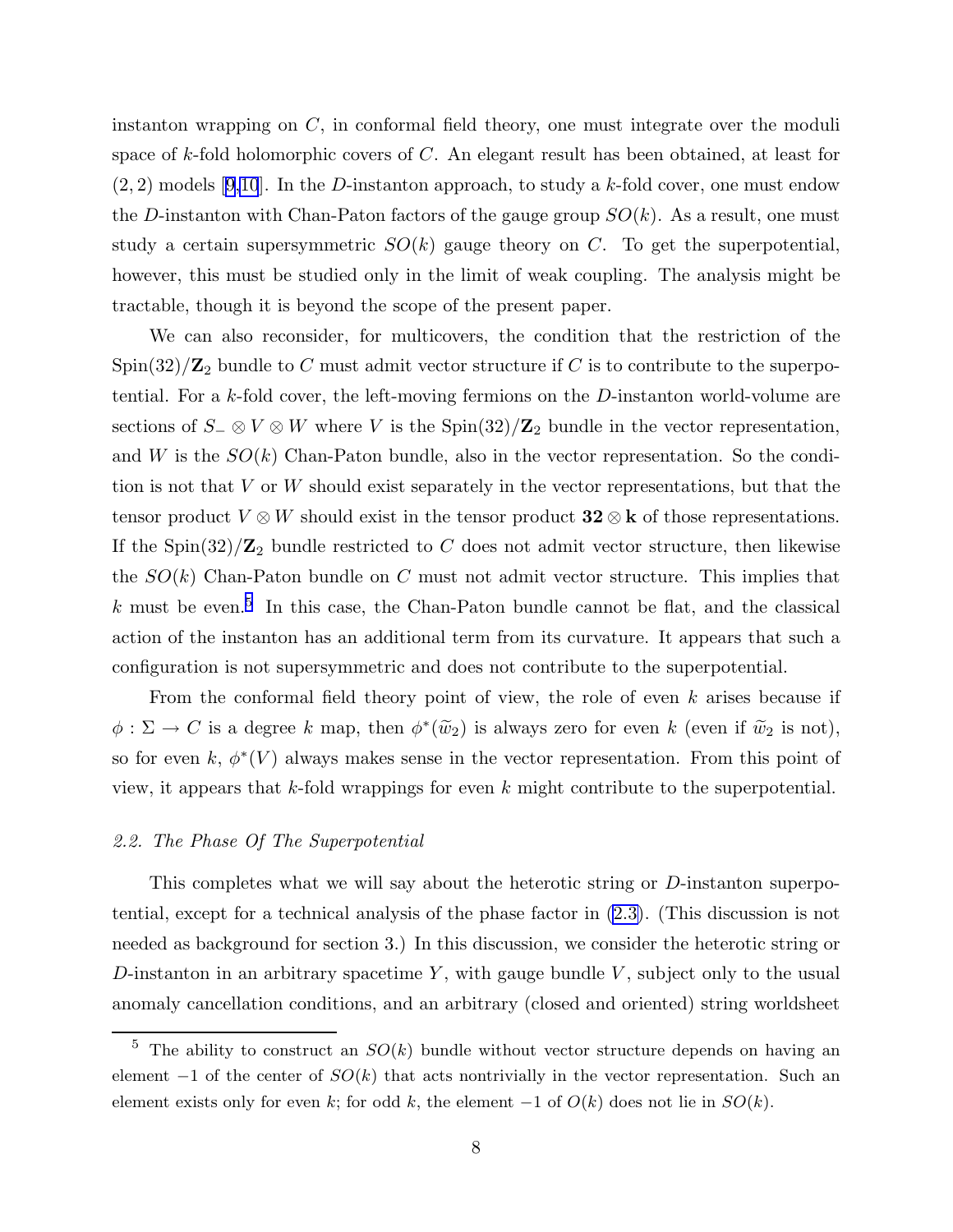<span id="page-9-0"></span>C. (To make contact with the discussion of the superpotential, the analysis can be specialized to  $Y = \mathbb{R}^4 \times X$  with X a Calabi-Yau manifold and C a holomorphic curve in X.) Most of the discussion below is a summary of standard material concerning heterotic string worldsheet anomalies. However, a complete definition of the overall phases of the heterotic string path integral in the different topological sectors has apparently never been given in the literature. For this, we will need a theorem of Dai and Freed [\[11](#page-18-0)] which generalizes the formulas for computing global anomalies.

Naively speaking, the B-field is a two-form, and the phase factor

$$
\exp\left(i\int_C B\right) \tag{2.9}
$$

is a complex number. However, life is really much more subtle. The field strength, naively  $H = dB$ , of the B-field, does not obey the expected Bianchi identity  $dH = 0$ , but rather obeys the equation

$$
dH = \frac{1}{4\pi} \left( \text{tr}R \wedge R - \text{tr}F \wedge F \right). \tag{2.10}
$$

Here R is the Riemann tensor of spacetime, and F is the curvature of the  $SO(32)$  connection on  $V$ .  $(2.10)$  is associated with heterotic string anomaly cancellation in the following sense. Let  $\lambda(Y)$  and  $\lambda(V)$  be the characteristic classes of the tangent bundle of Y and of V which at the level of differential forms are represented by  $(1/8\pi^2)$ tr  $R \wedge R$  and  $(1/8\pi^2)$ tr  $F \wedge F$ . A three-form H obeying (2.10) exists if and only if  $\lambda(Y) = \lambda(V)$  mod torsion; existence of such an H is required (as we will review below) for cancellation of perturbative heterotic string worldsheet anomalies. The stronger condition that

$$
\lambda(Y) = \lambda(V) \in H^4(Y; \mathbf{Z}) \tag{2.11}
$$

gives cancellation of global worldsheet anomalies.

Obviously, given  $(2.10)$ , B is not a potential for the gauge-invariant three-form H in the naive sense  $H = dB$ , for this would imply  $dH = 0$ . The familiar formula for H is

$$
H = dB + \omega_{grav} - \omega_{gauge}, \qquad (2.12)
$$

where  $\omega_{grav}$  and  $\omega_{gauge}$  are suitably normalized gravitational and gauge Chern-Simons three-forms. Consequences of this formula for B will be discussed presently, but first note the following fact, which we will need later. For any closed three-cycle  $W$  in spacetime,

$$
\int_{W} H = \int_{W} (\omega_{grav} - \omega_{gauge}) \text{ mod } 2\pi.
$$
\n(2.13)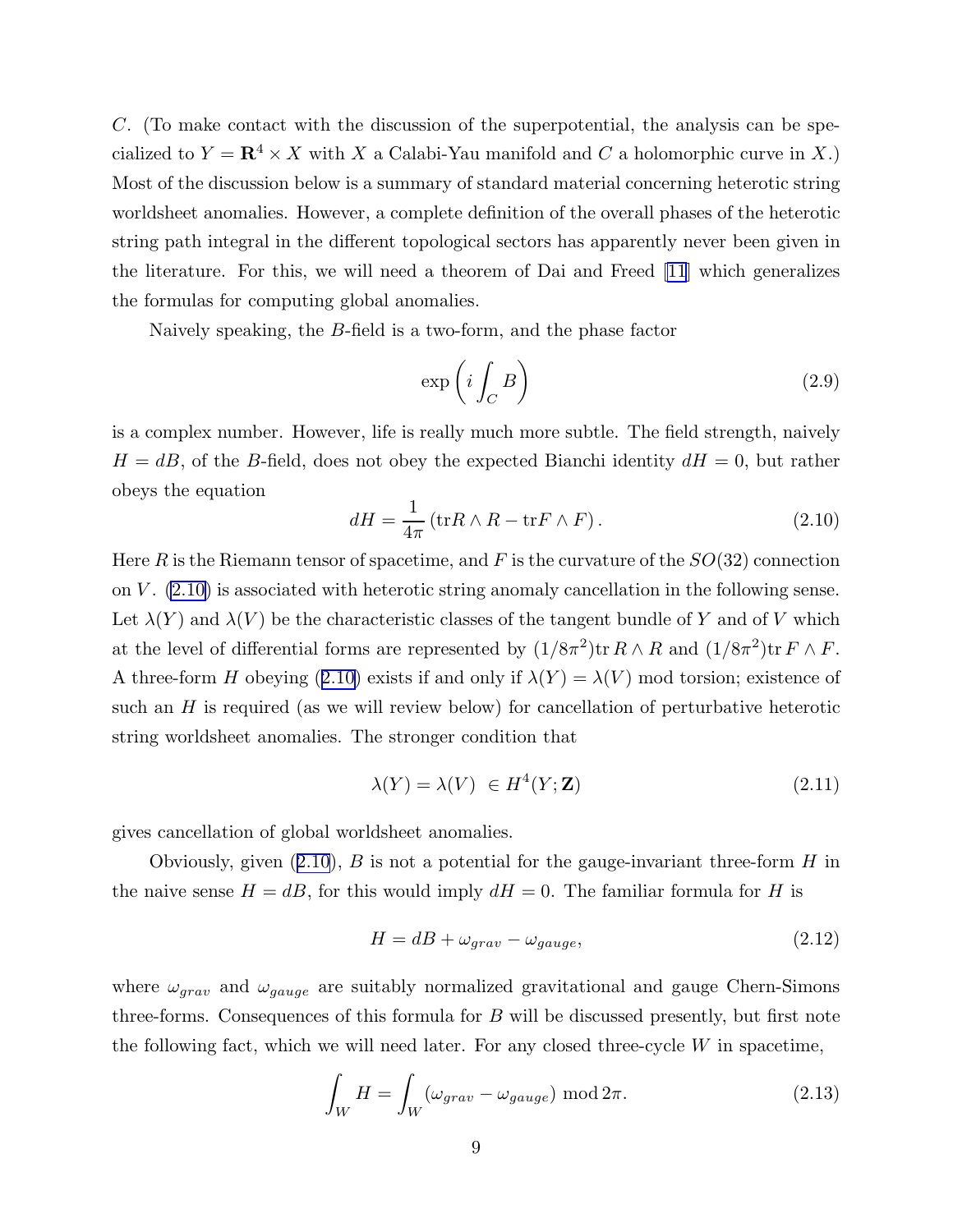We are here using the fact that though the three-forms  $\omega_{grav}$  and  $\omega_{gauge}$  are not gaugeinvariant, their periods are gauge-invariant modulo  $2\pi$ .

So what kind of object is  $B$ ? Under local Lorentz or gauge transformations with infinitesimal parameters  $\theta$  and  $\epsilon$ , one has the familiar formulas  $\omega_{grav} \to \omega_{grav} + d(\text{tr}\theta R)$ and  $\omega_{gauge} \to \omega_{gauge} + d(\text{tr} \epsilon F)$ , so for gauge invariance of H, B transforms in the familiar fashion

$$
B \to B - \text{tr}\theta R + \text{tr}\epsilon F. \tag{2.14}
$$

In particular, B, and likewise the phase factor in [\(2.9\)](#page-9-0), is not gauge-invariant.

We will see that it is a long story to explain what a  $B$ -field actually is. One simple thing that we can say right away is the following. Let us agree that by an ordinary twoform field we mean a field that is locally represented by a two-form  $B'$ , with field strength  $H' = dB'$  and standard Bianchi identity  $dH' = 0$ , and subject to the usual integrality conditions on the periods.<sup>6</sup> Then  $B$  is not an ordinary two-form field, but the space of B-fields is a "torsor" for the group of ordinary two-form fields. This is a fancy way to say that to  $B$  we can add an ordinary two-form field  $B'$ , and that given one  $B$  field (with given Y and V), any other B field is of the form  $B + B'$  for some unique B'.

This statement alone does not determine what the phase of the path integral is supposed to be. In fact, we will only make sense of the B-field phase factor [\(2.9\)](#page-9-0) in conjunction with another factor in the worldsheet path integral. The other relevant factor is of course the fermion Pfaffian. We must understand the product

$$
\text{Pfaff}(\mathcal{D}_F) \cdot \exp\left(i \int_C B\right). \tag{2.15}
$$

(We here omit the bosonic determinant, which is positive and contributes no interesting phase. The operator  $\mathcal{D}_F$  includes both left and right-moving fermions.)

We therefore must discuss the phase of Pfaff $(\mathcal{D}_F)$ . The Pfaffian of  $\mathcal{D}_F$  is not, in general, well-defined as a complex number. It takes values in a complex line that varies, as C varies, to give a Pfaffian line bundle over the space of C's. We let  $\mathcal{L}_{[C]}$  denote the Pfaffian line bundle for worldsheets in the homotopy class of  $C$ <sup>7</sup>. For Dirac operators

 $6$  Mathematically, such a B' is sometimes called a connection on a gerbe. The B-fields of Type II superstring theory are such fields.

 $7$  The square of the Pfaffian line bundle is a more familiar determinant line bundle. We get a Pfaffian line bundle because the heterotic string worldsheet fermions are Majorana-Weyl fermions.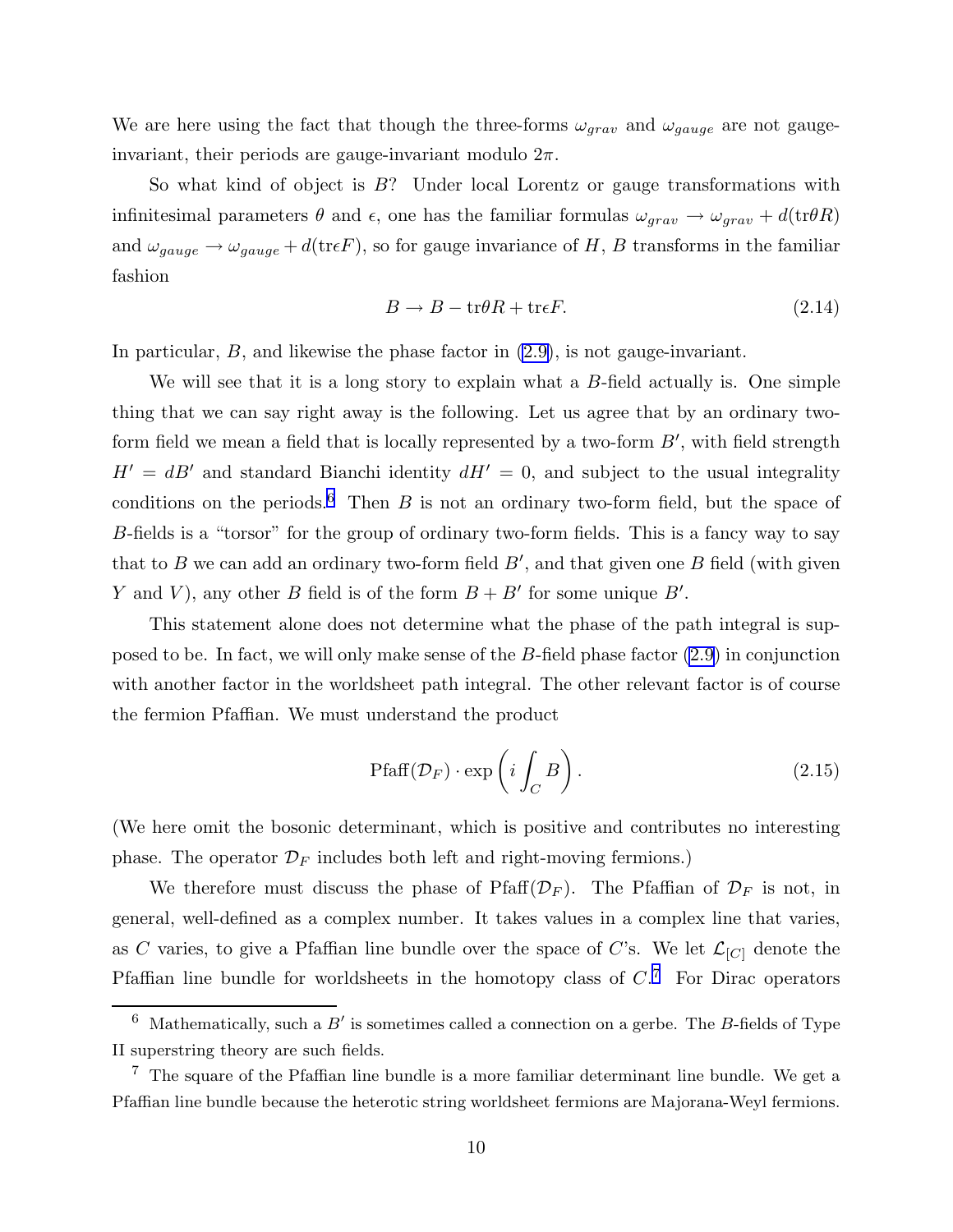<span id="page-11-0"></span>in general, a Pfaffian line bundle such as  $\mathcal{L}_{[C]}$  might be topologically nontrivial. For the heteroticor D-string, the condition ([2.11](#page-9-0)) ensures that  $\mathcal{L}_{[C]}$  is topologically trivial.

However, it does not have a canonical trivialization, and hence  $\text{Pfaff}(\mathcal{D}_F)$  is not defined as a complex number. There is always a natural absolute value  $|Pfaff(\mathcal{D}_F)|$  (defined, for example, by zeta function regularization), so the problem is only with the phase  $f(C)$  =  $Pfaff(\mathcal{D}_F)/|Pfaff(\mathcal{D}_F)|$ . While lacking a canonical trivialization,  $\mathcal{L}_C$  does have a canonical unitary connection  $\theta$  [\[12](#page-18-0)]. This means that if we are given two world-sheets  $C_1$  and  $C_2$  in the same homotopy class  $[C]$ , and a path P between them, then we can define the phase of Pfaff( $\mathcal{D}_F$ ) at  $C_2$  in terms of what it is at  $C_1$ . Concretely, such a path P is a three-manifold  $U \subset Y$  of topology  $C \times I$ , with  $I = [0, 1]$  being a unit interval on the x-axis, such that U coincides with  $C_2$  at  $x = 1$  and with  $C_1$  at  $x = 0$ . (More generally, we could define a path by a map  $\phi: C \times I \to Y$  with  $\phi(C \times 1) = C_2$  and  $\phi(C \times 0) = C_1$ .) Given such a path, we set

$$
f_P(C_2) = \exp\left(i \int_P \theta\right) f(C_1). \tag{2.16}
$$

As we have suggested in the notation,  $f_P(C_2)$  depends on the path P, because the connection  $\theta$  is not flat. If P is deformed to another path P' keeping the endpoints fixed, then the Quillen-Bismut-Freed formula for the curvature of  $\theta$  asserts that

$$
\exp\left(i\int_{P'}\theta\right) = \exp\left(-i\int_K \frac{\text{tr}R\wedge R - \text{tr}F\wedge F}{4\pi}\right) \exp\left(i\int_P \theta\right),\tag{2.17}
$$

where K is the four-manifold swept out by U in varying the path from P to  $P'$ .

At this point, the shifted Bianchi identity([2.10](#page-9-0)) saves the day. We modify the connection  $\theta$  by adding an extra term involving the integral of H, replacing the phase factor in (2.16) by the product

$$
\exp\left(i\int_P \theta\right) \exp\left(i\int_U H\right). \tag{2.18}
$$

Byvirtue of  $(2.10)$  $(2.10)$  $(2.10)$  and  $(2.17)$ , this product is invariant under continuous variations of  $P$ ; in other words, the modified connection on  $\mathcal{L}_{[C]}$  is flat. This statement is, in fact, equivalent to cancellation of heterotic string perturbative anomalies.

Though we have formulated the discussion in seemingly abstract terms involving connections on determinant line bundles, we have by now implicitly arrived at a partial explanation of the meaning of the phase factor in [\(2.9\)](#page-9-0). The variation of this factor, when C varies along a path  $P$  to sweep out a three-manifold  $U$ , should be understood as

$$
\exp\left(i\int_U H\right),\tag{2.19}
$$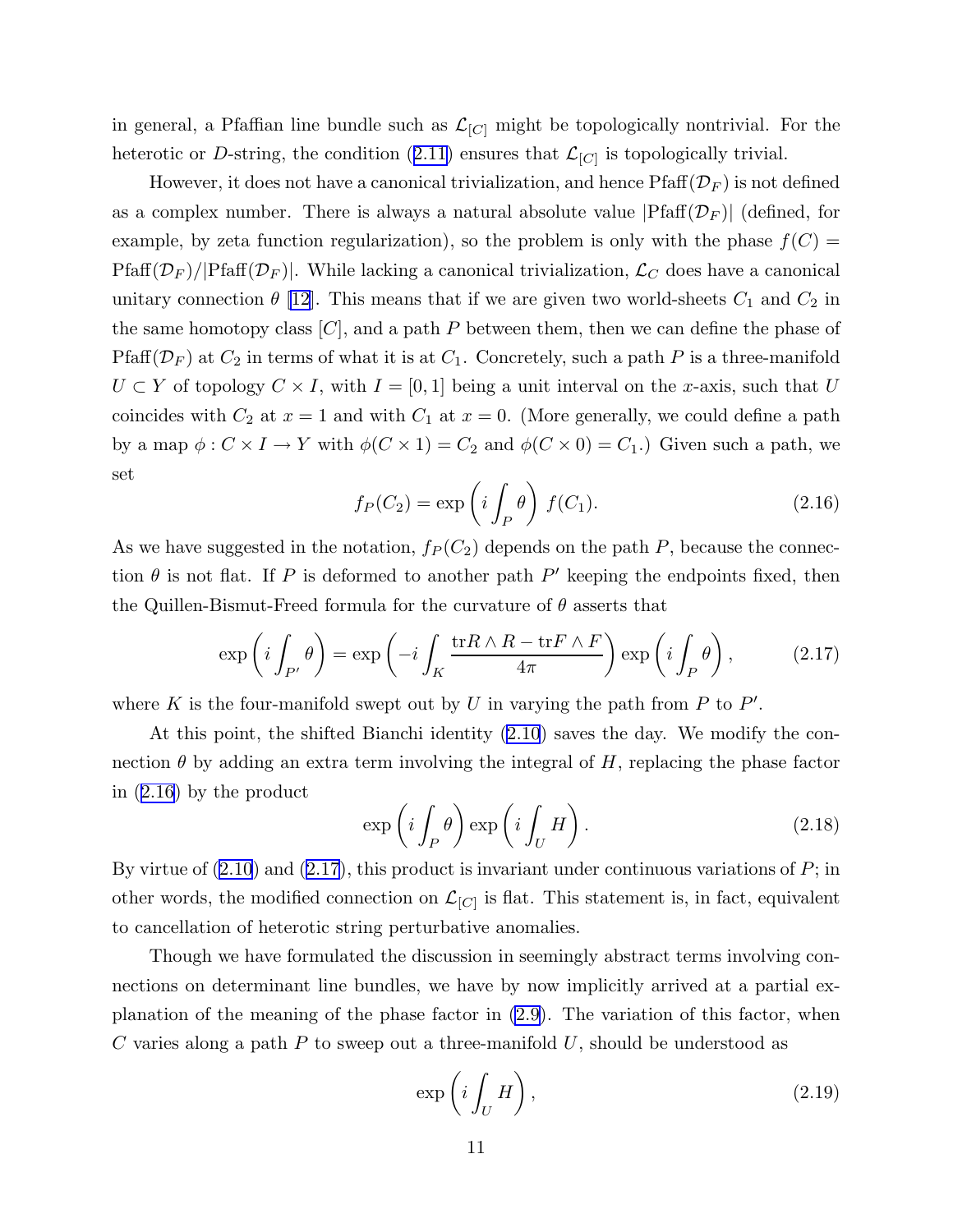<span id="page-12-0"></span>and thus we know what is meant by the variation along a path of  $\exp(i\int_C B)$ , though we cannot make sense of  $\exp(i\int_C B)$  itself. Thus, if we set  $F(C) = f(C) \exp(i\int_C B)$ , the phase factor [\(2.18\)](#page-11-0) can be understood physically as describing parallel transport of  $F(C)$ along the path P:

$$
F(C_2) = \exp\left(i \int_P \theta\right) \exp\left(i \int_U H\right) F(C_1). \tag{2.20}
$$

Cancellation of *global* worldsheet anomalies is the assertion that the modified connection on  $\mathcal{L}_{[C]}$  also has trivial holonomies globally, so that the above formula for  $F(C_2)$  in terms of  $F(C_1)$  is invariant even under discontinuous changes in P. We will briefly recall the proof[[13,14](#page-18-0)]. (The following summary omits some important steps. The goal is just to write down a couple of formulas that will be handy later.) If  $P$  is a closed path, then one can glue together the ends of  $U$  (which are copies of the same surface  $C$ ) to make a closed three-manifold  $W \subset Y$ . The holonomy around W of the connection  $\theta$  is, by the global anomaly formula,

$$
\exp(i\pi\eta(W)/2),\tag{2.21}
$$

where  $\eta(W)$  is the eta-invariant of a suitable Dirac operator on W. Including also the contribution of  $H$ , the holonomy of the modified connection will vanish if

$$
\exp(i\pi\eta(W)/2)\cdot\exp\left(i\int_{W}H\right) = 1.\tag{2.22}
$$

That this holds, for all W, is proved by using the Atiyah-Patodi-Singer theorem to evaluate the  $\eta$ -invariants, and using [\(2.13\)](#page-9-0) to evaluate  $\int_W H$ .

Given that the modified connection is completely trivial, we get a complete definition of the phase factor in the path integral

$$
\text{Pfaff}(\mathcal{D}_F) \exp\left(i \int_C B\right) \tag{2.23}
$$

for every worldsheet C in a given homotopy class  $[C]$ , in terms of a choice of phase  $F(C_1)$ at an arbitrary base-point  $C_1$  in the homotopy class. But what is the phase  $F(C_1)$ ?

If  $C_1$  is nontrivial in  $H_2(Y; \mathbf{Z})$ , then this question does not have an answer that depends only on the gauge-invariant field  $H$  (plus the metric and connection on Y and V), because the answer depends on the  $B$ -field, which is not fully specified even when  $H$  is known. It is elusive to explain what a B-field is, but as we remarked above, B-fields can be transformed by  $B \to B + B'$ , with  $B'$  an "ordinary two-form field." If H is given, we are limited to  $B \to B + B'$  with  $B'$  flat, so  $B'$  defines an element of  $H^2(Y; U(1))$ . Under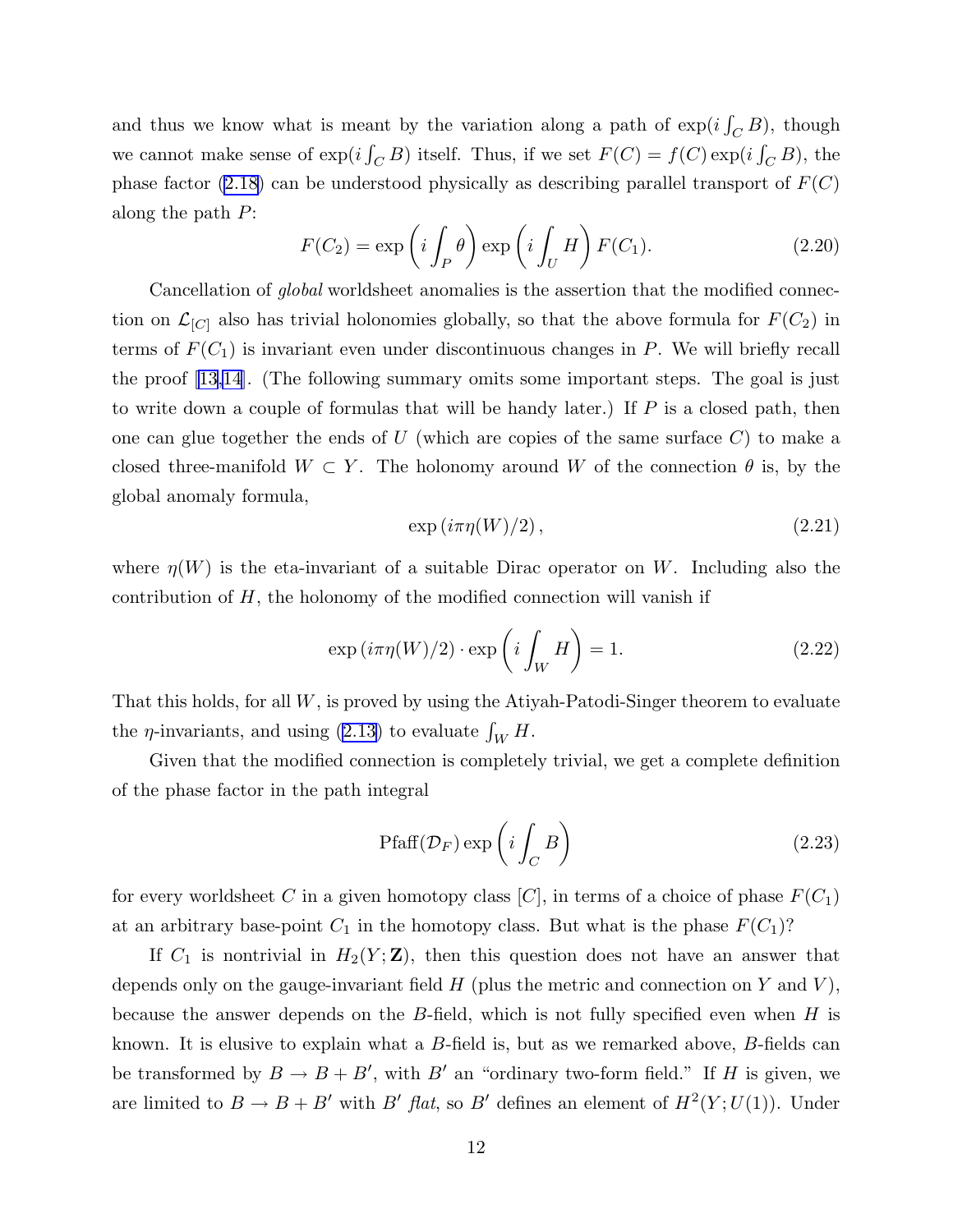$B \to B + B'$ ,  $F(C_1)$  is multiplied by  $\exp(i \int_{C_1} B')$ , and if  $C_1$  is nontrivial in  $H_2(Y; \mathbf{Z})$ , there is a flat  $B'$  field for which this factor is not 1.

More generally, suppose that  $C_1, C_2, \ldots, C_s$  are a set of worldsheets that are linearly independent (they obey no linear relations with integer coefficients) in  $H_2(Y; \mathbf{Z})$ . Then, as the B-field is varied keeping H fixed, the phases  $F(C_1), F(C_2), \ldots, F(C_s)$  vary completely independently. This is because the phases  $\exp\left(i\int_{C_i}B'\right)$ , for flat  $B'$ , are completely independent if the  $C_i$  are linearly independent in homology.

Suppose, on the other hand, that  $C_1, \ldots, C_s$  do obey a linear relation. There is no essential loss of generality in assuming that this linear relation is

$$
C_1 + C_2 + \ldots + C_s = 0. \tag{2.24}
$$

(If some coefficients are negative, we reverse the orientations of the relevant  $C$ 's; if some coefficients are bigger than 1, we increase s to reduce to the case that all coefficients are 1.) Such a relation means that there is a three-manifold  $U \subset Y$  whose boundary is the union of the  $C_i$  (or more generally a three-manifold U with a map  $\phi: U \to Y$  such that the boundary of U is mapped diffeomorphically to the union of the  $C_i$ ). In this situation, we can give a relation, which depends only on the gauge-invariant  $H$ -field and not on the mysterious B-field, for the product  $\prod_{i=1}^{s} F(C_i)$ .

First of all, though the factors  $\exp\left(i\int_{C_i}B\right)$  are mysterious individually, for their product we can write an obvious classical formula that depends only on  $H$  and  $U$ :

$$
\prod_{i=1}^{s} \exp\left(i \int_{C_i} B\right) = \exp\left(i \int_U H\right). \tag{2.25}
$$

This expression depends on U, though this is not shown in the notation on the left hand side.

More subtle is the product of the Pfaffians. We recall that each fermion path integral Pfaff $(\mathcal{D}_F(C_i))$  takes values in a complex line  $\mathcal{L}_{C_i}$ . However, according to a theorem of Dai and Freed [\[11](#page-18-0)], for every choice of a three-manifold U whose boundary is the union of the  $C_i$ (together with an extension of all of the bundles over  $U$ ), there is a canonical trivialization of the product  $\otimes_i \mathcal{L}_{C_i}$ . This trivialization is obtained by suitably interpreting the quantity  $\exp(i\pi\eta(U)/2)$ , where  $\eta(U)$  is an eta-invariant of a Dirac operator on U defined using global (Atiyah-Patodi-Singer) boundary conditions on the  $C_i$ . We write the trivialization as  $T_U : \otimes_i \mathcal{L}_{C_i} \to \mathbb{C}$ . Via this trivialization, the product  $f(C_1)f(C_2)...f(C_s)$  is mapped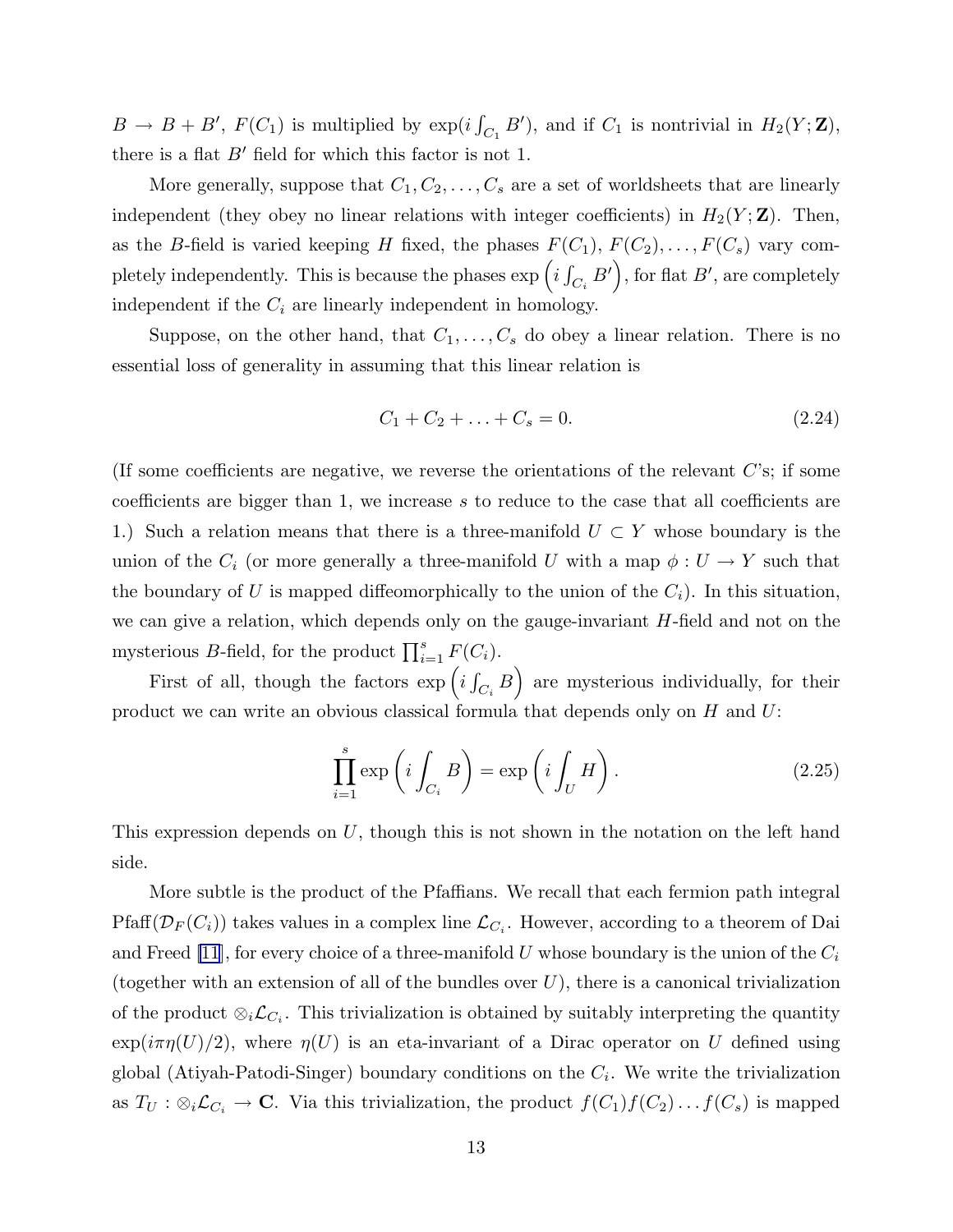<span id="page-14-0"></span>to a well-defined (but U-dependent) complex number  $T_U(f(C_1) \otimes f(C_2) \otimes \ldots \otimes f(C_s)).$ We now set

$$
\prod_{i=1}^{s} \left( \text{Pfaff}(\mathcal{D}_F(C_i)) \exp\left(i \int_{C_i} B\right) \right) = T_U(f(C_1) \otimes f(C_2) \otimes \dots f(C_s)) \exp\left(i \int_U H\right).
$$
\n(2.26)

The point is that, in fact, the right hand side is independent of the choice of U. For continuous variations of  $U$ , this follows from the variational formula that expresses a change in  $\eta$  (and hence in  $T_U$ ) in terms of tr $R \wedge R - \text{tr } F \wedge F$ , together with the Bianchi identity ([2.10](#page-9-0)) which implies a similar formula for the variation of  $\int_U H$ . More generally, if U is replaced with another three-manifold  $U'$  with the same boundary  $(U'$  may or may not be in the same homotopy class as  $U$ ), we let W be the three-manifold without boundary obtained by gluing together  $U$  and  $U'$  along their boundaries with opposite orientation. Then to prove that the right hand side of  $(2.26)$  is unchanged if U is replaced by U', we need the formula

$$
T_{U'} = T_U \exp\left(i \int_W H\right). \tag{2.27}
$$

This can proved as follows. One has  $T_U = \exp(i\pi\eta(U)/2)$ ,  $T_{U'} = \exp(i\pi\eta(U')/2)$  (where  $\eta(U)$  and  $\eta(U')$  are suitably interpreted  $\eta$ -invariants on the manifolds with boundary U and  $U'$ ). The gluing formula for the eta-invariant [\[11](#page-18-0)] gives

$$
\exp(i\pi\eta(W)/2) = \exp(i\pi\eta(U)/2)\exp(-i\pi\eta(U')/2). \tag{2.28}
$$

(The minus sign in the last factor enters because, in gluing  $U$  and  $U'$  to make  $W$ , one reverses the orientation on  $U'$ .) Using this,  $(2.27)$  is equivalent to  $(2.22)$ . It is no coincidence that the verification of well-definedness of (2.26) is so closely related to the proof of absence of global anomalies. The Dai-Freed theorem is a generalization of the global anomaly formula (and essentially reduces to it when U is constructed from a path from  $C_1$  to  $C_2$ ) and enables us not just to prove that the heterotic string path integral is welldefined (as we can learn from the global anomaly formula) but to relate the path integrals in different topological sectors.

# The Nature Of The B-Field

At last, I can state the best description I know for what a B-field is for the heterotic string. A B-field is a choice of phases  $F(C_i)$  for the heterotic string (or D-string) worldsheet path integral for all closed surfaces  $C_i$ , obeying  $(2.26)$  whenever  $C_1 + \ldots + C_s$  is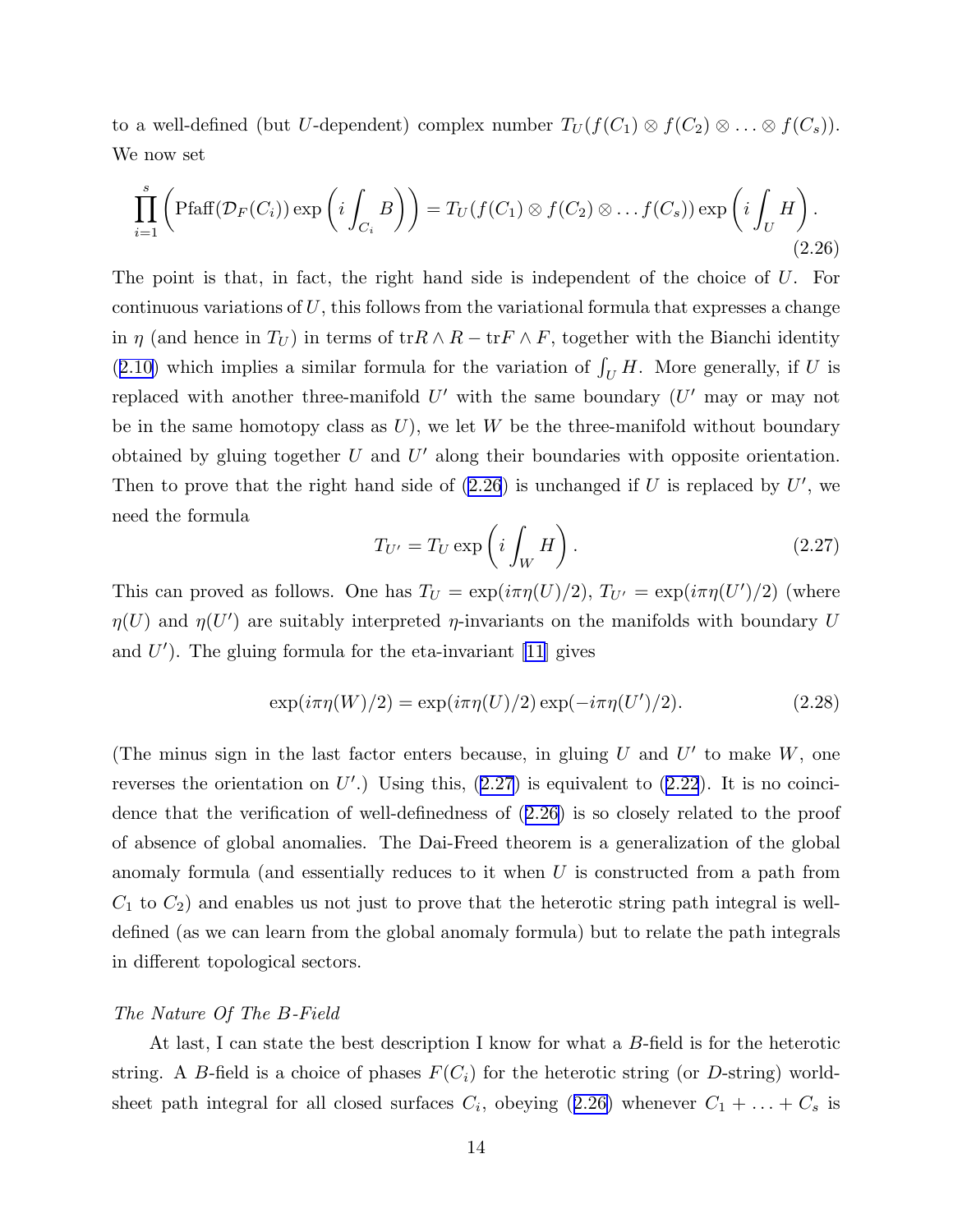a boundary. As justification for this notion of a B-field, I note that with this definition, the heterotic string world-sheet path integral is manifestly well-defined for every choice of B-field. Moreover, it makes sense to transform  $B \to B + B'$  for any ordinary two-form field B' (flat or not). This operation transforms  $F(C_i) \rightarrow F(C_i) \exp(i \int_{C_i} B')$ , which togetherwith  $H \to H + dB'$  clearly preserves ([2.26\)](#page-14-0). Conversely, with this definition, any twoB-fields are related by  $B \to B + B'$  for a unique B'. (If ([2.26](#page-14-0)) is obeyed with either of two B-fields  $B_1$  and  $B_2$ , then the difference  $B_1 - B_2$  obeys a relation similar to [\(2.26](#page-14-0)) but with the Pfaffians canceled out; this relation is equivalent to the defining property of an ordinary two-form field  $B'$ .) These properties together fully characterize what we want a B-field to be.

I believe that with this notion of a B-field, all other formulas in which the B-field appears for the heterotic or Type I string (like the Green-Schwarz anomaly-canceling terms) make sense.

#### 3. Moduli Space Metric For (0, 4) Models

We will now consider, with the methods of section 2.1, the heterotic (or Type I) string on  $\mathbb{R}^6 \times Y$ , with Y a K3 manifold. Other compactifications with eight unbroken supersymmetries, such as  $K3 \times T^2$  compactification to four dimensions, can be treated similarly.

The parameters labeling the hyper-Kähler metric and  $B$ -field on  $Y$ , as well as the moduli of the gauge bundle, all transform in hypermultiplets. The metric on hypermultiplet moduli is independent of the heterotic string coupling constant, so it can be computed in the weak coupling limit, that is, from conformal field theory. Worldsheet instantons, or D-instantons, that correct this metric are therefore of genus zero. For the same reasons as in section 2, in the case of the  $\text{Spin}(32)/\mathbb{Z}_2$  heterotic or Type I string, contributions come only from instantons  $C$  such that the gauge bundle  $V$  has vector structure when restricted to  $C$ .

A formula for the correction to the metric can be obtained along the lines of the analysis in section 2. Let  $C \subset Y$  be a genus zero surface that is invariant under half of the supersymmetries. This is so if, and only if,  $C$  is holomorphic with respect to one of the complex structures on Y. If so, the D-instanton (or elementary heterotic string) wrapped on C has four fermionic zero modes, coming from the broken supersymmetries, as well as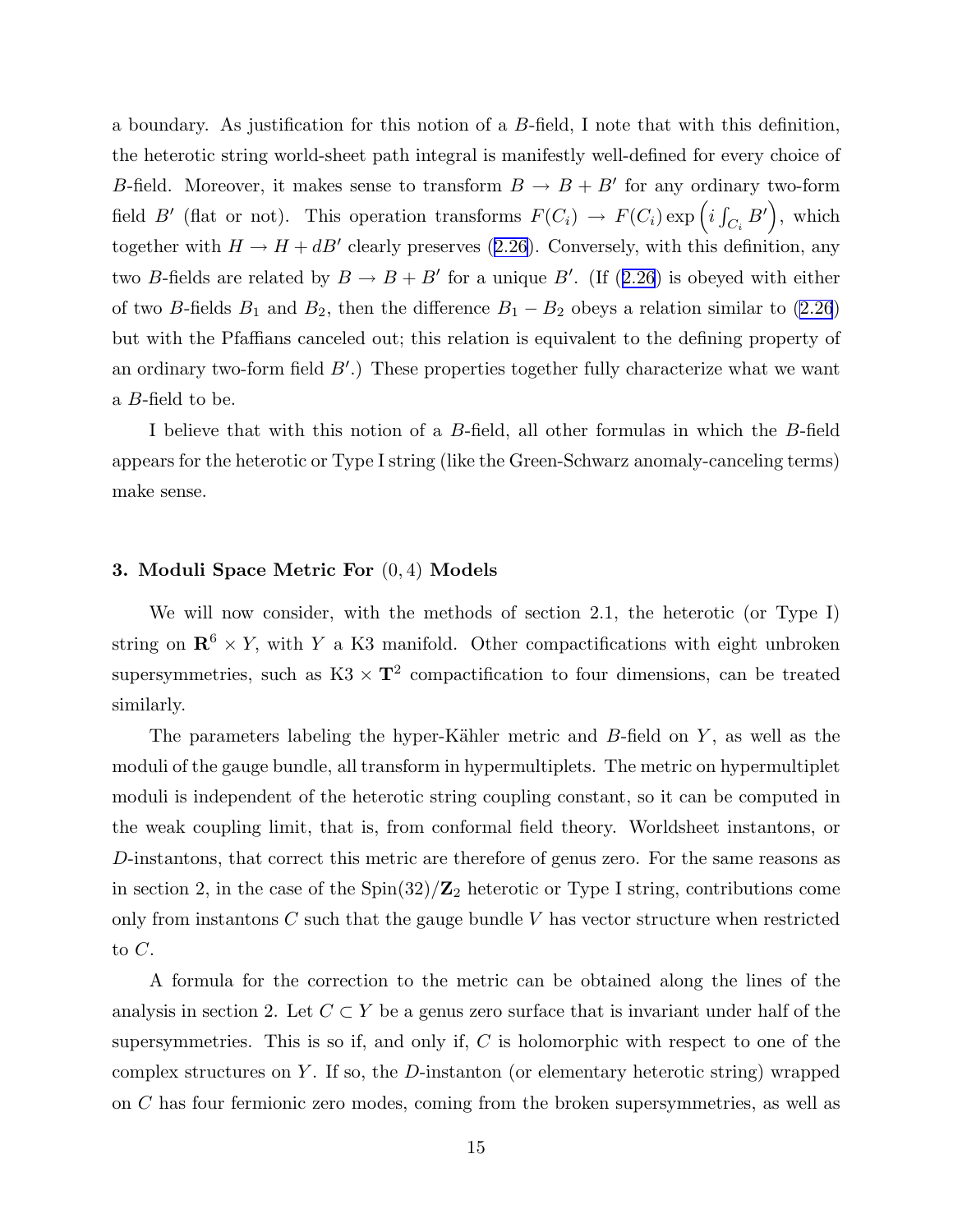six bosonic zero modes representing translations in  $\mathbf{R}^6$ . The effective action  $L_C$  due to the instanton takes the general form

$$
L_C = \int d^6x \, d^4\theta \, \mathcal{U}_C,\tag{3.1}
$$

where  $\mathcal{U}_C$  is computed from a worldsheet path integral with the zero modes suppressed. If  $\mathcal{U}_C$  has a term  $U_C$  with no fermions or derivatives, then the integral  $\int d^4\theta\, U_C$  will generate (among other things) terms  $f_{ij}(\Phi)d\Phi^i d\Phi^j$ , with  $\Phi^i$  the bosonic part of the hypermultiplets. Such terms are the desired corrections to the hypermultiplet moduli space metric.

In computing  $U_C$ , we will evaluate the path integral over the fluctuations of  $C$  about the classical solution in a one-loop approximation.<sup>8</sup> The resulting formula differs only slightly from the formula obtained in section 2 for the superpotential in a model with four unbroken supercharges:

$$
U_C = \exp\left(-\frac{A(C)}{2\pi\alpha'} + i \int_C B\right) \frac{\text{Pfaff}(\overline{\partial}_{V(-1)})}{(\det' \overline{\partial}_{\mathcal{O}})^4}.
$$
 (3.2)

Only the denominator requires some explanation. Three factors of det<sup> $\overline{\partial}_{\mathcal{O}}$ </sup> arise by interpreting the normal bundle to  $\mathbb{R}^6$  as  $\mathcal{O}^3$ , but the fourth arises in a more complicated way. The normal bundle to C in  $Y = K3$  is as a complex bundle  $\mathcal{O}(-2)$ , so the bosonic operator for fluctuations of C inside K3 is  $\nabla_{\mathcal{O}(-2)} = \partial_{\mathcal{O}(-2)}\overline{\partial}_{\mathcal{O}(-2)}$ . Though  $\nabla_{\mathcal{O}(-2)}$  has no kernel or cokernel, its left and right-moving factors do. So to factor its determinant, we must use the det' and write det  $\nabla_{\mathcal{O}(-2)} = \det' \overline{\partial}_{\mathcal{O}(-2)} \det' \partial_{\mathcal{O}(-2)}$ . By Serre duality,  $\partial_{\mathcal{O}(-2)}$  is the transpose of  $\partial_{\mathcal{O}}$ , so det'  $\partial_{\mathcal{O}(-2)} = \det' \partial_{\mathcal{O}}$ ; and likewise det'  $\overline{\partial}_{\mathcal{O}(-2)} = \det' \overline{\partial}_{\mathcal{O}}$ . (In the representation of these det''s as path integrals of  $\beta - \gamma$  systems, these statements arise simply from exchanging  $\beta$  and  $\gamma$ .) The factor det'  $\partial_{\mathcal{O}}$  cancels part of the right-moving fermion path integral, and the factor det<sup> $\overline{\partial}_{\mathcal{O}}$ </sup> gives the fourth such factor in the denominator of (3.2).

<sup>&</sup>lt;sup>8</sup> This at least will suffice to show that  $U_C$  is nonzero for generic V for all supersymmetric two-spheres C. Additionally, it is quite possible that holomorphy implies vanishing of the higher order corrections. Holomorphy here means really holomorphy on the twistor space of the moduli space. The moduli space itself is a quaternionic manifold, not a complex manifold. The twistor space is obtained by looking at the  $(0, 4)$  superconformal field theory as a  $(0, 2)$  model; in other words, a point in the twistor space is a point in the ordinary moduli space together with a choice of a  $(0, 2)$  subalgebra of the  $(0, 4)$  superconformal algebra.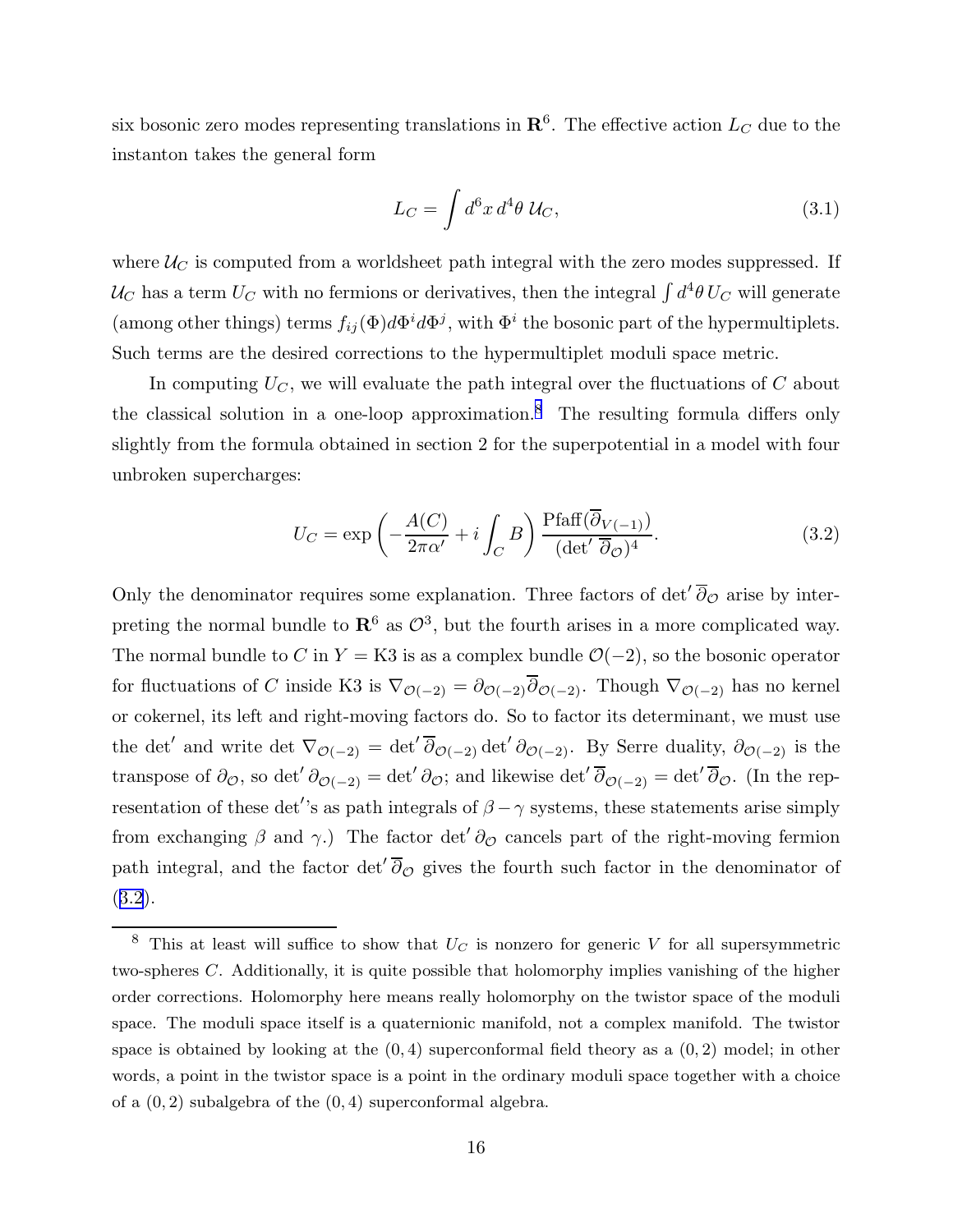Much of the discussion of the superpotential in section 2 has a direct analog here. For example,  $U_C$  vanishes if and only if  $V|_C$  is nontrivial. (In particular, on the (2, 2) locus in heterotic string moduli space, where the spin connection is embedded in the gauge group,  $V|_C$  is always nontrivial, and hence  $U_C$  is identically zero.) Also, while the formula is written for  $\text{Spin}(32)/\mathbb{Z}_2$ , the analog for  $E_8 \times E_8$  is determined by arguments similar to those in section 2. Multicovers of  $C$  would again be expected to contribute; an analysis of their contributions will be important for applications. Finally, the discussion in section 2.2 is again needed for a precise explanation of the phase of  $U_C$ .

One can completely characterize the C's that correct the metric. The group  $\Gamma =$  $H_2(Y;\mathbf{Z})$  is a lattice of signature (3, 19). A two-sphere  $C \subset Y$  that is holomorphic in some complex structure must obey  $C \cdot C = -2$ . Given a class  $x \in \Gamma$  with  $x^2 = -2$ , there is a unique complex structure  $J$  on the hyper-Kähler manifold  $Y$  (more exactly, a complex structure that is unique up to the possibility of replacing it with the opposite or complex conjugate structure  $-J$ ) for which x is of type  $(1,1)$  and so might be the class of a holomorphic curve C, which will automatically have genus zero since  $x^2 = -2$ . In fact, there is a unique two-sphere  $C \subset Y$  which, depending on its orientation, has homology class x or  $-x$  and is holomorphic with respect to J or  $-J$ . <sup>9</sup> Hence, the instanton correction to the metric is obtained as a sum over all x with  $x^2 = -2$ .

If the volume of Y in heterotic string units is comparable to  $(\alpha')^2$ , then many instantons make appreciable contributions to the metric on the moduli space, and the classical formula for this metric will not be a good approximation. Let us ask how, while keeping Y at large volume, the corrections to the metric can become large. This can occur if one of the C's goes to zero volume, which happens precisely when Y develops an  $A_1$  singularity. We also require that the bundle V should be trivial when restricted to  $C$  (in the complex structure in which  $C$  is holomorphic), and in particular should have vector structure. Under these conditions, the contribution of C and its multicovers to the metric will become large. It would be quite interesting to get a better understanding of this situation.

I would like to thank D. Freed and G. Moore for comments. This work was supported in part by NSF Grant PHY-9513835.

 $^9\,$  This is proved by applying the Riemann-Roch theorem to a holomorphic line bundle  $\mathcal L$  with  $c_1(\mathcal{L}) = x$ , getting  $h^0(\mathcal{L}) - h^1(\mathcal{L}) + h^2(\mathcal{L}) = 1$ , where we have used the facts that  $c_1(Y) = 1$  $0, c_2(Y) = 24$ , and  $x^2 = -2$ . By Serre duality,  $h^2(\mathcal{L}) = h^0(\mathcal{L}^{-1})$ . So we get an inequality  $h^0(\mathcal{L}) + h^0(\mathcal{L}^{-1}) \geq 1$ . A vanishing theorem shows that the sum is precisely 1. So either  $\mathcal{L}$  or  $\mathcal{L}^{-1}$ has a holomorphic section  $s$ , which is unique up to scaling;  $C$  is the zero-set of  $s$ .